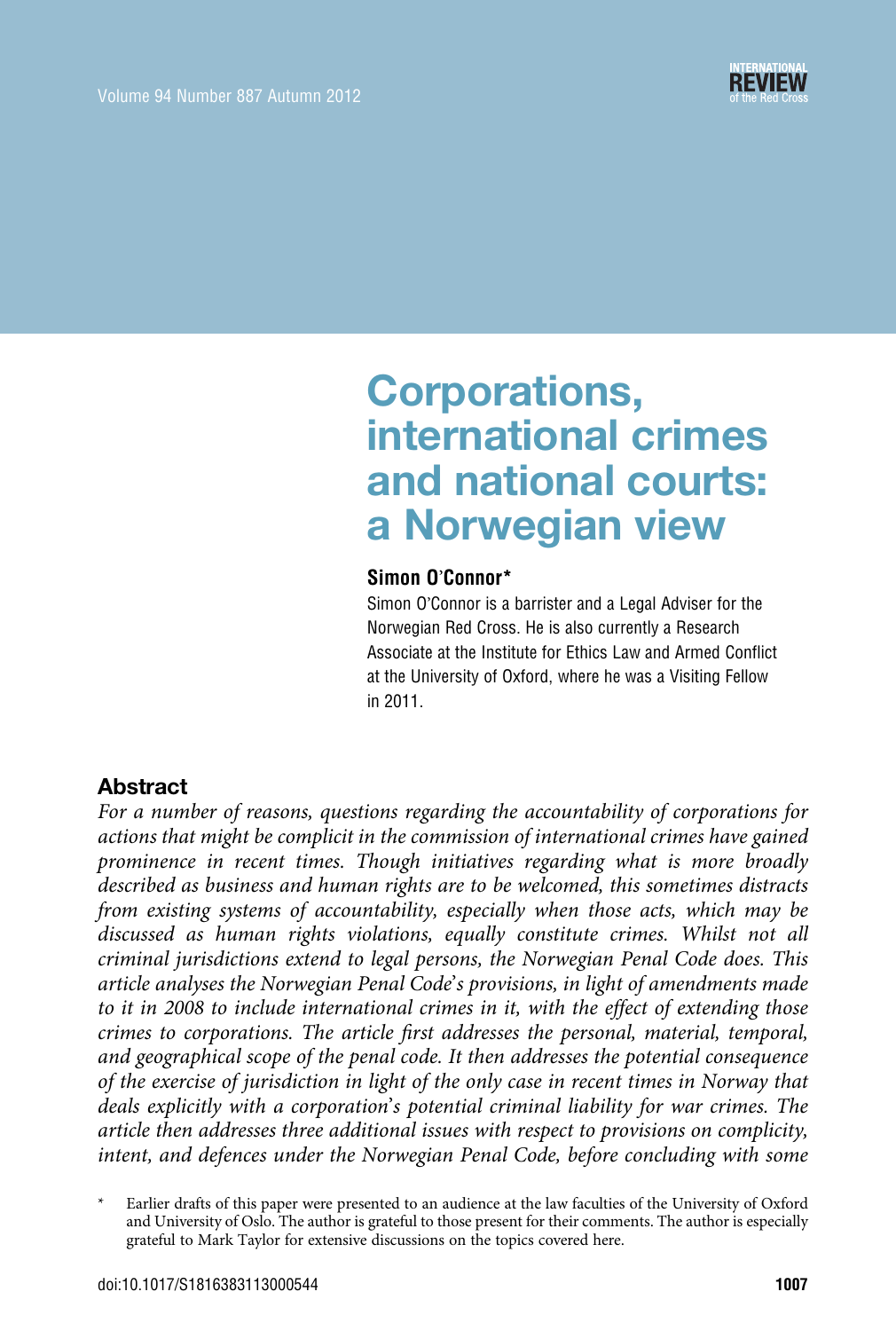reflections on the possible future effects of this legislation and the possibility that it will inspire developments elsewhere.

Keywords: corporate liability, war crimes, domestic legislation, jurisdiction, Norwegian Penal Code.

r r r r r r r

# Introduction

It is axiomatic to state that in order to bring all of those responsible for international crimes to trial, one must ultimately rely on domestic courts. There are a number of reasons for this: jurisdictional, reasons of scope (in terms of the accused), financial, and practical ones, to note but a few. These issues are potentially even more acute when it comes to holding corporations accountable for international crimes.

Interest has piqued recently, through a variety of initiatives, in business activities in times of conflict. Much of the debate has revolved around the notion of corporate responsibility in respecting human rights.<sup>1</sup> As significant as those initiatives are, one should not lose sight of those systems where criminal rather than administrative or self-regulatory mechanisms are available, and that would more properly address the activities for which companies should be held accountable.<sup>2</sup> It should be recalled that prosecuting and punishing criminality may, and likely does, differ from seeking redress for violations of, or requiring respect for, human rights. Whilst certain human rights violations equally constitute crimes, not all do. Being clear about the proper system of accountability would seem beneficial to all. This is also an observation made by John Ruggie, the Special Representative of the United Nations (UN) Secretary-General for Business and Human Rights and the architect of the UN Guiding Principles on Business and Human Rights. He has noted that 'national jurisdictions have divergent interpretations of the applicability to business enterprises of international standards prohibiting gross human rights abuses, potentially amounting to the level of international crimes'. <sup>3</sup> He has pointed

1 See, for example, the significant volume of material available from the Business and Human Rights Resource Centre ([www.business-humanrights.org](http://www.business-humanrights.org)), though the section on conflict [\(www.business](http://www.business-humanrights.org/ConflictPeacePortal/Home)[humanrights.org/Con](http://www.business-humanrights.org/ConflictPeacePortal/Home)flictPeacePortal/Home) arguably addresses issues of tort liability more than criminal liability. Similarly, see the initiatives of Amnesty International ([www.amnesty.org/en/business-and](http://www.amnesty.org/en/business-and-human-rights)[human-rights](http://www.amnesty.org/en/business-and-human-rights)), the Institute for Human Rights and Business [\(www.ihrb.org\)](http://www.ihrb.org), and the Office of the High Commissioner of Human Rights ([www.ohchr.org/EN/Issues/Business/Pages/BusinessIndex.aspx](http://www.ohchr.org/EN/Issues/Business/Pages/BusinessIndex.aspx)). All internet references were accessed in May 2013.

2 Significant work has been done, of course, such as the three-volume International Commission of Jurists' (ICJ) Report of the ICJ Expert Panel on Corporate Complicity in International Crimes, 2008, available at: [www.icj.org/report-of-the-international-commission-of-jurists-expert-legal-panel-on-corporate-com](http://www.icj.org/report-of-the-international-commission-of-jurists-expert-legal-panel-on-corporate-complicity-in-international-crimes/)[plicity-in-international-crimes/.](http://www.icj.org/report-of-the-international-commission-of-jurists-expert-legal-panel-on-corporate-complicity-in-international-crimes/) To the author's knowledge, however, neither this nor any other work has addressed the Norwegian jurisdiction in its current form. A special edition of the Journal of International Criminal Justice similarly dealt with these issues in broad terms, though with perhaps less focus on domestic criminal systems. See Special Issue: Transnational Business and International Criminal Law, Journal of International Criminal Justice, Vol. 8, No. 3, July 2010.

<sup>3</sup> See 'Recommendations on Follow-Up to the Mandate', February 2011, p. 4, available at: [www.](http://www.globalgovernancewatch.org/docLib/20110218_GGW_-_Ruggie.pdf) [globalgovernancewatch.org/docLib/20110218\\_GGW\\_-\\_Ruggie.pdf](http://www.globalgovernancewatch.org/docLib/20110218_GGW_-_Ruggie.pdf).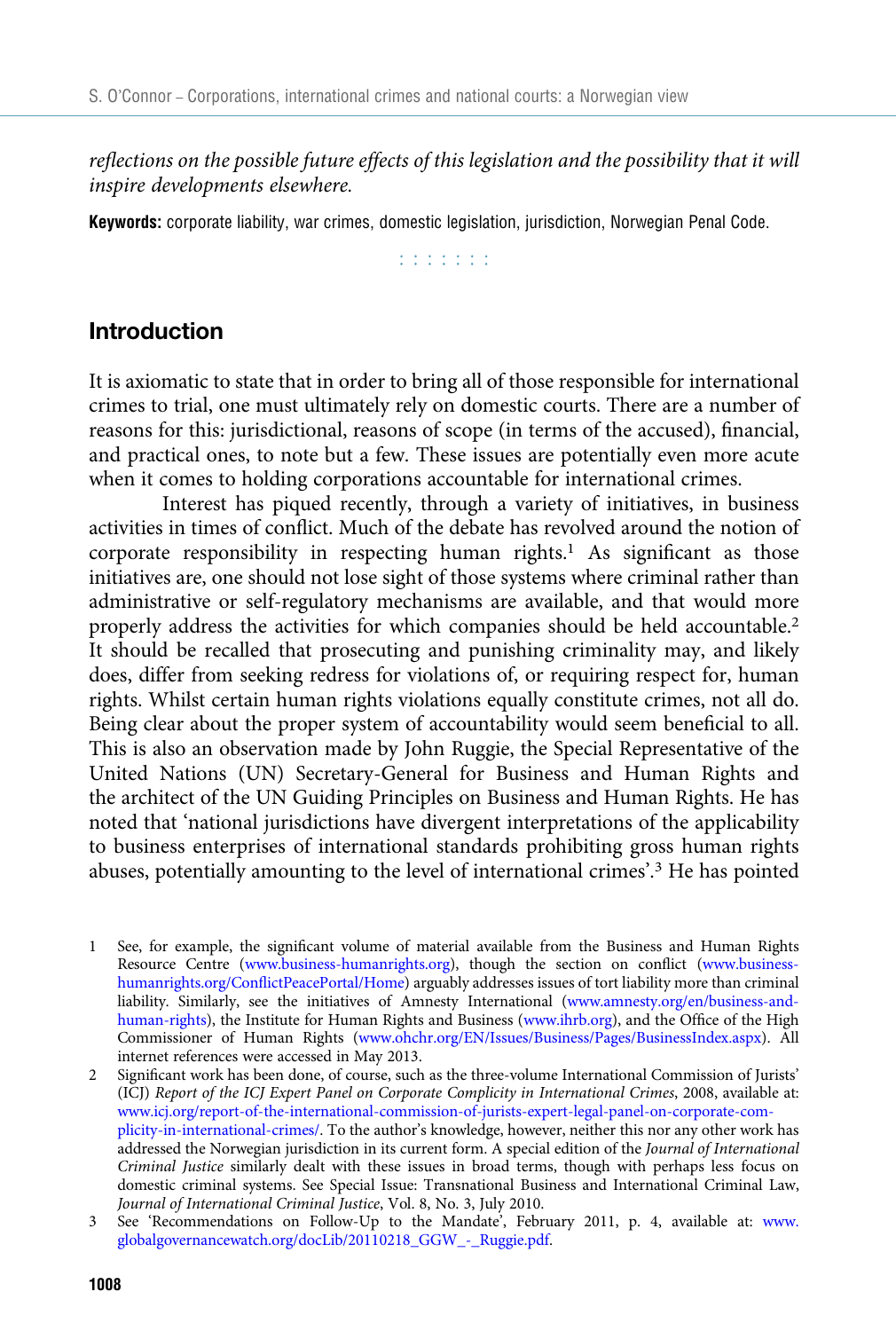

out that this is a typical challenge in areas of armed conflict and reported on a desire for greater consistency in legal protection, as such divergence raises uncertainty for corporations and victims alike.<sup>4</sup>

The aim of this article is to illustrate the certainty that one particular domestic legislation might introduce for both victims and corporations, and to indicate areas where a greater degree of consistency may well be feasible across jurisdictions.<sup>5</sup>

## Preliminary remarks on terminology

Whilst often thought synonymous, liability and responsibility are not identical, particularly in this context.6 Issues of corporate criminal liability should not be thought of as a facet of, or confused with, corporate social responsibility (CSR).7 The need for making this distinction is all the more urgent given the common assumption that CSR activities are acts done out of goodwill rather than out of obligation.

There is also a distinction to be made between the liability of a company and the responsibility of an individual. It is correct to say, for instance, that a company can be liable in the sense that it can be held accountable for the criminal actions of its employees. The tenet upon which vicarious liability rests is that it is because an action attracts individual criminal responsibility that a corporation may incur criminal liability. However, to say that the company is criminally *liable* for the offence is not the same as saying that it is criminally responsible for the offence. Though there may be a number of approaches or views that one could take, it is not the case that a company is imbued with a sense of guilt in the way that an individual is (although reference would be made to a company being 'found guilty'). It is the sense that a company can attract liability for the actions of its employees that is of principal concern here. I will endeavour therefore to refer to corporate criminal liability throughout this paper.

<sup>4</sup> Ibid.

<sup>5</sup> This is not to suggest that the Norwegian Penal Code offers the ideal model for all domestic legal systems. Rather, it is to illustrate those aspects of it that will not be inconsistent with others, considering their own jurisdictions or judicial principles or practice. This is not, however, a comparative paper and will not therefore identify similarities across jurisdictions.

<sup>6</sup> Both Hart and Dworkin have employed the phrase 'liability-responsibility': see H. L. A. Hart, Punishment and Responsibility, Clarendon Press, Oxford, 1968, pp. 216 ff; Ronald Dworkin, Justice For Hedgehogs, Harvard University Press, Cambridge, 2011, p. 103 (though Hart goes on to qualify his notion in terms broadly in line with how I wish to approach it, namely to talk of – or emphasise on – liability, not responsibility). Descriptions may however differ dependent on the premise or discipline from which the issue is viewed. See, for a legal perspective, Celia Wells, Corporations and Criminal Responsibility, 2nd ed., Oxford University Press, Oxford, 2001, p. 1: 'This is a book about the criminal liability of corporations', and, for a philosophical perspective, Thomas Donaldson, Corporations and Morality, Englewood Cliffs, NJ, Prentice-Hall, 1982, a work in which the word 'liability' does not appear once, compared to the pervasive use of the term 'responsibility'.

<sup>7</sup> I do not suggest that this is an endemic fact, but I think clarity of expression is merited here.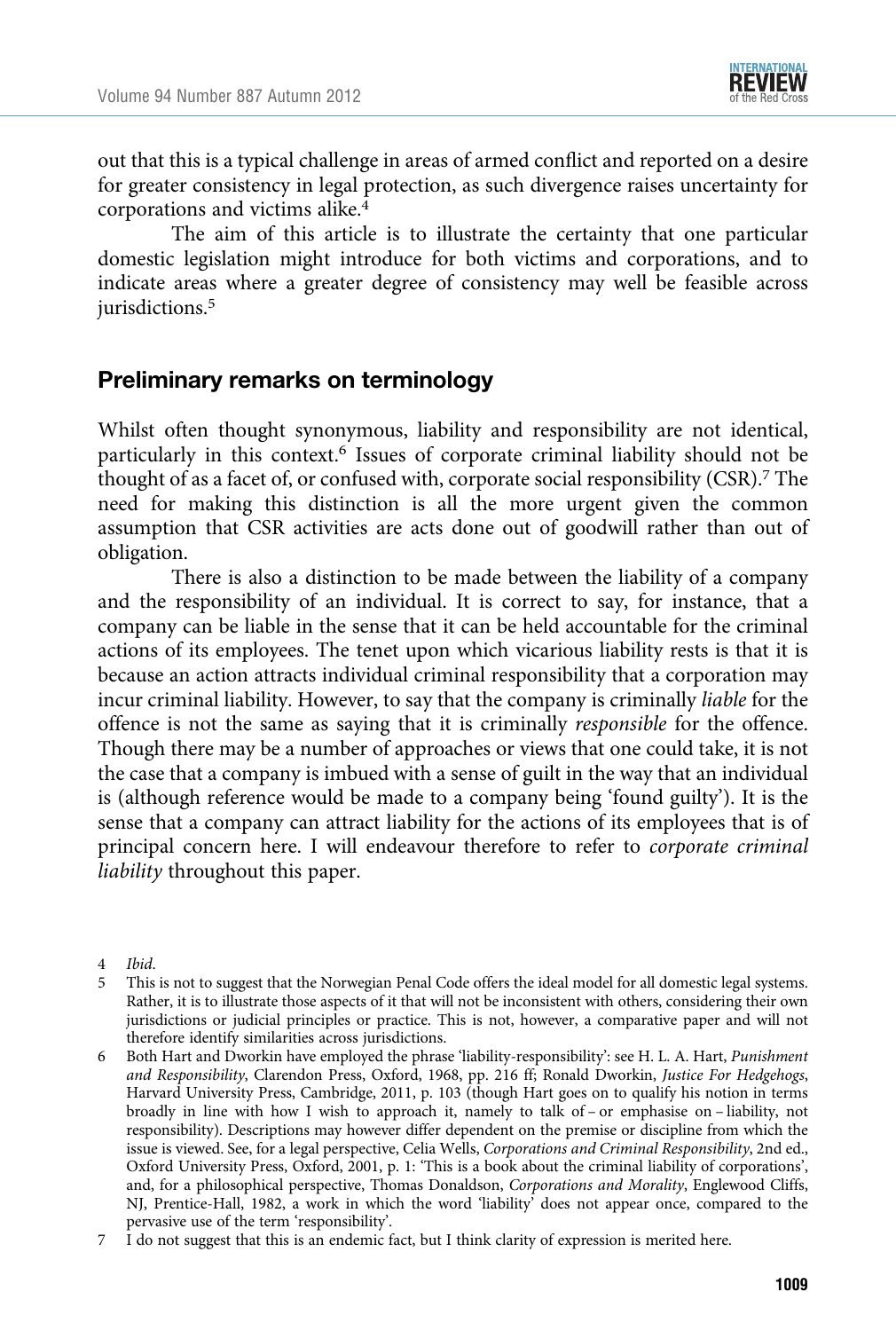This article is intended therefore to offer a review of those provisions of the Norwegian Penal Code relevant to the potential punishment of a company for the actions of its employees amounting to an international crime and to illustrate pertinent issues that would need to be determined in the event that such proceedings were to be pursued.8 The article thus briefly addresses the notion of corporate criminal liability and the absence to date of prosecutions based on that mode of liability for international crimes in Norway. The subsequent sections then consider the relevant substantive aspects of personal, material, temporal, and geographical jurisdiction of the Norwegian Penal Code. The remainder of the article addresses issues of accomplice liability, intent, and defences, as well as aggravating and mitigating factors on sentencing, before offering some concluding observations.

## Corporate criminal liability for international crimes and the Norwegian Penal Code

National jurisdictions differ in the way they address the question of corporate criminal liability for international crimes,<sup>9</sup> if indeed they address it at all. The aim of this article is to analyse how one particular piece of domestic legislation – the Norwegian Penal Code<sup>10</sup> – provides for corporate punishment for those crimes and to explore whether this legislation could provide an example of addressing corporations directly in a domestic criminal code.

Whilst, as I will outline in brief below, no international criminal tribunal or court has yet included legal persons within its jurisdiction, that is not to say that international criminal law is unlikely to affect the determination of corporate liability for international crimes. This article proposes to demonstrate why quite the contrary could very well be the case. Certain provisions of the Norwegian Penal

8 A previous review of the scope of Norwegian criminal law in this regard took place in the context of the 'Business and International Crimes Project' at the Fafo Institute for Applied International Studies, Oslo: see [www.fafo.no/liabilities/Norway.pdf.](http://www.fafo.no/liabilities/Norway.pdf) However, this review, undertaken in 2004, concerned the previous 1902 Penal Code (as amended). It did not therefore consider the newer specific war crimes provisions in the context of corporate punishment. The Fafo review assessed the likelihood of corporate complicity for war crimes but considered their application via a generic provision of the Military Penal Code. How private corporations would fall under the Military Penal Code was not discussed, but in light of the new Penal Code provisions, this issue is now likely moot. This review was similarly relied upon, though cursorily, in the February 2008 report prepared for the Special Representative of the UN Secretary-General on Human Rights and Business. See Allens Arthur Robinson, Corporate Culture as a Basis for the Criminal Liability of Corporations, p. 59, available at: [http://198.170.85.29/Allens-Arthur-Robinson-Corporate-](http://198.170.85.29/Allens-Arthur-Robinson-Corporate-Culture-paper-for-Ruggie-Feb-2008.pdf)[Culture-paper-for-Ruggie-Feb-2008.pdf.](http://198.170.85.29/Allens-Arthur-Robinson-Corporate-Culture-paper-for-Ruggie-Feb-2008.pdf) Additional remarks to the Fafo study have been provided by Professor Jo Stigen (p. 9) and can be found at: [www.fafo.no/liabilities/Additional%20commentary%20Sept](http://www.fafo.no/liabilities/Additional%20commentary%20Sept%202009.pdf) [%202009.pdf.](http://www.fafo.no/liabilities/Additional%20commentary%20Sept%202009.pdf) The Fafo/International Alert Red Flags initiative can be found at: www.redfl[ags.info/index.](http://www.redflags.info/index.php?page_id=11&style_id=0) [php?page\\_id=11&style\\_id=0.](http://www.redflags.info/index.php?page_id=11&style_id=0)

<sup>9</sup> General corporate criminal liability might be thought to exist in different jurisdictions under three forms: vicarious liability, the identification liability, or organisational liability. This paper will not examine the respective merits or details of these variant forms of liability.

<sup>10</sup> General Civil Penal Code, LOV 2005-05-20-28, hereinafter also 'Penal Code'. Whilst a formal translation is pending, a working translation was made available by the Norwegian Ministry of Justice and is in the public domain. It is also due to be used in forthcoming updates for Norway in the ICRC Customary Law Study database.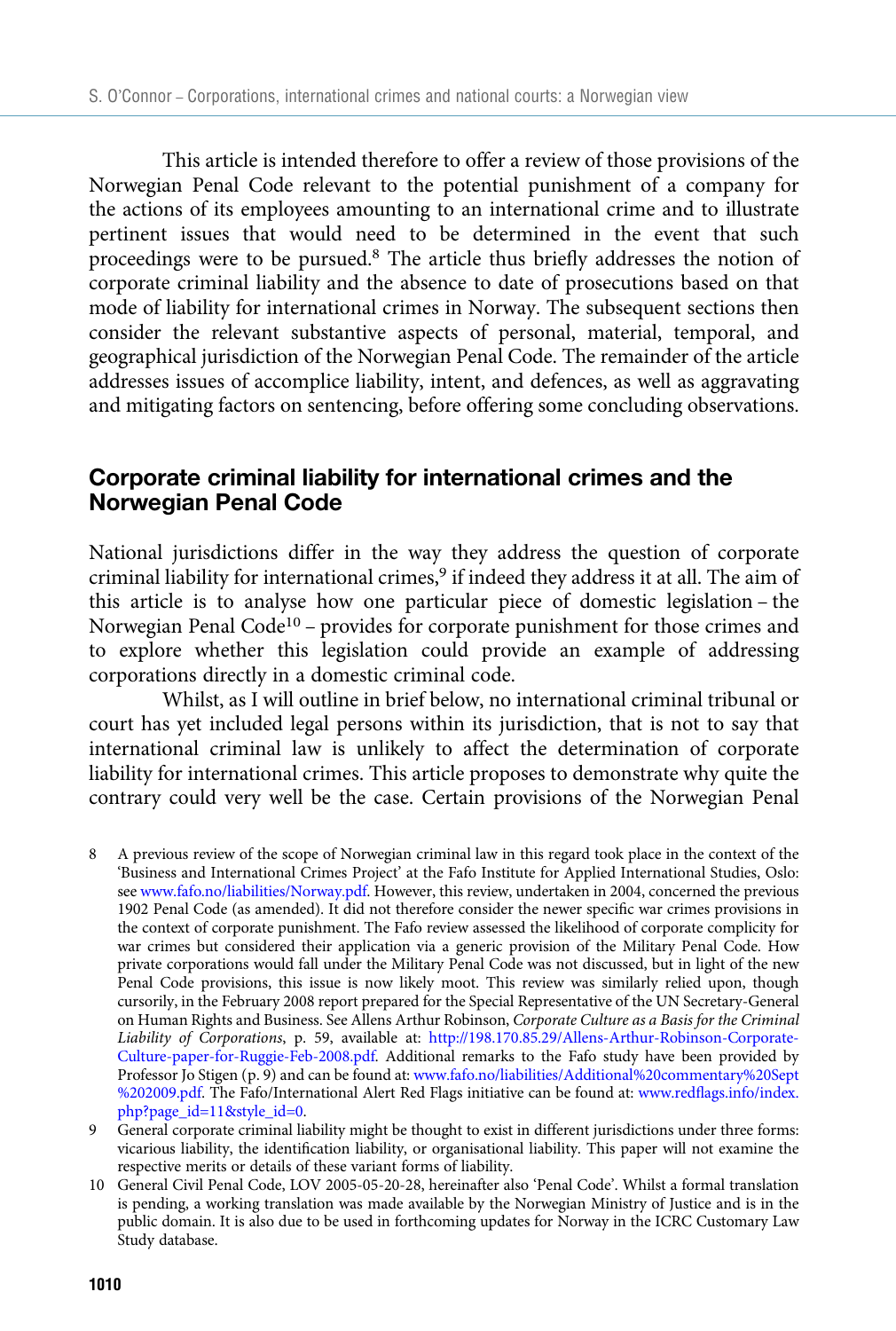Code will be invoked to explain why this is so and to illustrate that, even before corporations can be directly tried under international criminal law for criminal activity, the jurisprudence of international criminal tribunals can have a significant and determinative effect through domestic courts.

An oft-cited remark from other domestic proceedings has been employed by those seeking to rebut the view that corporations cannot be held responsible for crimes11 and has arguably resonated in the views of international tribunals on the topic of jurisdiction ratione personae. In the second winter of the beginning of the eighteenth century, when sitting as Chief Justice of the King's Bench, Sir John Holt is reported to have noted that '[a] corporation is not indictable, but the particular members of it are'.<sup>12</sup> The International Military Tribunal at Nuremberg, nearly 250 years later, famously remarked that '[c]rimes against international law are committed by men, not by abstract entities, and only by punishing individuals who commit such crimes can the provisions of international law be enforced'.<sup>13</sup>

Whilst this sentiment was employed to deny abrogation of individual criminal responsibility for actions committed as part of a collective entity, in this case the state of Germany,<sup>14</sup> some might contend that the sentiment has also informed the absence of corporate (though evidently not collective) liability in all international criminal tribunals to date.

Insofar as real persons are concerned, it is settled law in both domestic and international jurisdictions that natural persons engaged in a collective or corporate activity can be held individually responsible for those actions.15 It is the attribution of that individual act to the corporation that represents a unique feature of the updated Norwegian Penal Code.

Since 1991, the Norwegian Penal Code has contained provisions that provide for a company to be criminally punishable for the actions of its employees. Since 2008, the Penal Code has included specific provisions on war crimes, genocide, and crimes against humanity.<sup>16</sup> The consequence of those later

13 See Trial of the Major War Criminals before the International Military Tribunal, Nuremberg, Vol. I, 1947, p. 223, available at: [www.loc.gov/rr/frd/Military\\_Law/pdf/NT\\_Vol-I.pdf.](http://www.loc.gov/rr/frd/Military_Law/pdf/NT_Vol-I.pdf)

- 14 In proceedings, a motion adopted by all defence counsel of 19 November 1945 was submitted, which inter alia challenged the jurisdiction of the court to try individual persons on the basis that there was no such premise in international law. The focus on attribution of responsibility for unlawful acts of force was on states and not the 'thought of bringing up for trial the statesmen, generals and industrialists of the state which recurred to force'. Ibid., p. 168.
- 15 The recent title of an essay by Florian Jessberger on the IG Farben trial is illustrative of where the emphasis lay (and continues to lie in some fora). See Florian Jessberger, 'On the origins of individual criminal responsibility under international law for business activity', in Journal of International Criminal Justice, Vol. 8, 2010, p. 783.
- 16 Sections 101 ('Genocide'), 102 ('Crimes against humanity') and 103–107 ('War crimes') of the Norwegian Penal Code can be found on the ICC Legal Tools database, available at: [www.legal-tools.org/en/doc/](http://www.legal-tools.org/en/doc/a9b7c1/) [a9b7c1/.](http://www.legal-tools.org/en/doc/a9b7c1/) A summary of the provisions can also be found on the ICRC's National Implementation

<sup>11</sup> The following comment, though rendered slightly differently as 'the corporation is not indictable, but its members are', was recently quoted in James A. Stewart, Corporate War Crimes: Prosecuting the Pillage of Natural Resources, Open Society Justice Initiative, Open Society Foundations, New York, 2010, p. 75, available at: [www.opensocietyfoundations.org/sites/default/](http://www.opensocietyfoundations.org/sites/default/files/pillage-manual-2nd-edition-2011.pdf)files/pillage-manual-2nd-edition-2011.pdf.

<sup>12</sup> This statement appears as a single-sentence citation from an anonymous case recorded in 1701. See Anonymous Case No. 935, 88 Eng. Rep. 1518, 1518 (K.B. 1701).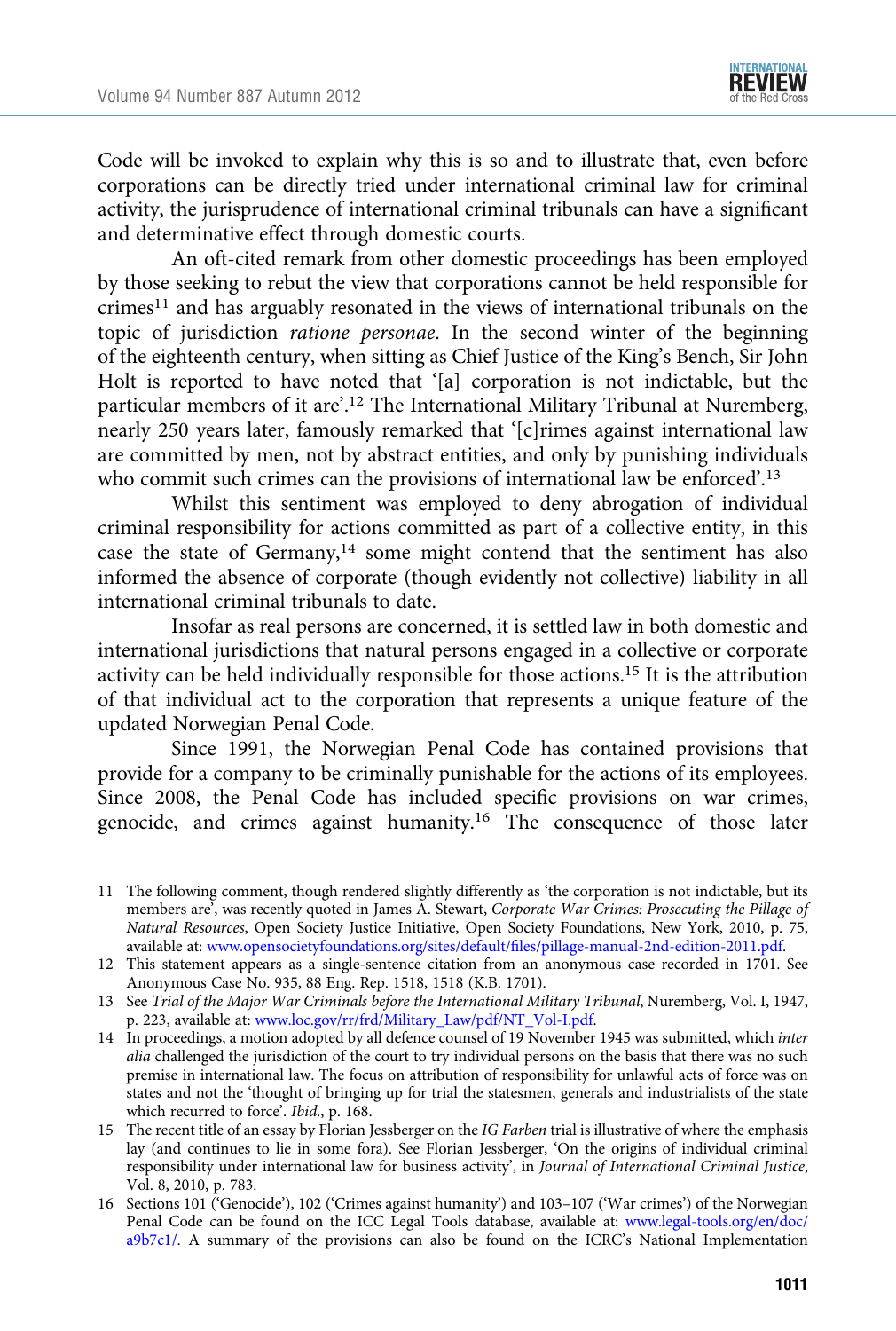amendments is the possibility for a company to be sanctioned where individuals acting on its behalf commit or are complicit in the commission of war crimes, genocide, or crimes against humanity as defined in the Penal Code. Such sanctions, however, have yet to be imposed by a court in Norway. Domestically, the confluence of the recognition of corporate liability under Norwegian law and extant provisions on international crimes as crimes under domestic law is yet to be fully explored.

There has been only one case in which the Norwegian Public Prosecutor's Office has considered prosecuting a corporation for its alleged complicity in an international crime. In this case, an apparent subsidiary of a Norwegian-based company was providing electricity and infrastructure facilities at Guantanamo Bay. Whilst both for international and domestic lawyers this brief set of facts would raise a range of questions, the principal issue of concern was whether the Norwegian parent company could be criminally liable for its apparent subsidiary providing electricity to the detention facilities at Guantanamo Bay and whether such acts might constitute complicity in alleged acts of torture. Ultimately, the Public Prosecutor's Office reached the conclusion that, on the facts of the case, it was unable to demonstrate a sufficient connection or relationship between the respective entities so that there would be a reasonable prospect of conviction.<sup>17</sup>

# Jurisdictional scope of the Norwegian Penal Code to corporate punishment for international crimes

In the absence of detailed domestic jurisprudence on corporate criminal liability for international crimes in Norway, it seems prudent to approach the issue through a brief analysis of the relevant jurisdictional aspects of the Norwegian Penal Code. Those aspects include issues of personal, material, temporal, and geographical jurisdiction, each of which are dealt with in turn below.

### Jurisdiction ratione personae

Chapter 4 of the Penal Code addresses corporate penalties. Only two sections make up this chapter, the first of which, regarding penalties for enterprises, sets out that:

When a penal provision is contravened by a person who has acted on behalf<sup>18</sup> of an enterprise, the enterprise may be liable to a penalty. This applies even if

Database, available at: [www.icrc.org/ihl-Nat.nsf/6fa4d35e5e3025394125673e00508143/5f7063073a](http://www.icrc.org/ihl-Nat.nsf/6fa4d35e5e3025394125673e00508143/5f7063073aa4a891c12576ce00589022!OpenDocument) [a4a891c12576ce00589022!OpenDocument](http://www.icrc.org/ihl-Nat.nsf/6fa4d35e5e3025394125673e00508143/5f7063073aa4a891c12576ce00589022!OpenDocument).

<sup>17</sup> The full rationale for the decision not to proceed is not a public document. However, a press statement (in Norwegian) is available at: [www.riksadvokaten.no/no/dokumenter/pressemeldinger/Pressemelding+](http://www.riksadvokaten.no/no/dokumenter/pressemeldinger/Pressemelding++Anmeldelse+av+Aker+Kv%C3%A6rner+ASA.9UFRrSZr.ips) [+Anmeldelse+av+Aker+Kv%C3%A6rner+ASA.9UFRrSZr.ips](http://www.riksadvokaten.no/no/dokumenter/pressemeldinger/Pressemelding++Anmeldelse+av+Aker+Kv%C3%A6rner+ASA.9UFRrSZr.ips).

<sup>18</sup> Whether an individual has, at the material time (either of commission or assistance to the commission of a crime), acted on behalf of the company will generally be a question of fact. Was the employee acting in the ordinary course of the company's business activities? Were the actions of the employees within their remit? Such questions of fact would also have relevance to the defence companies might wish to advance against being penalised.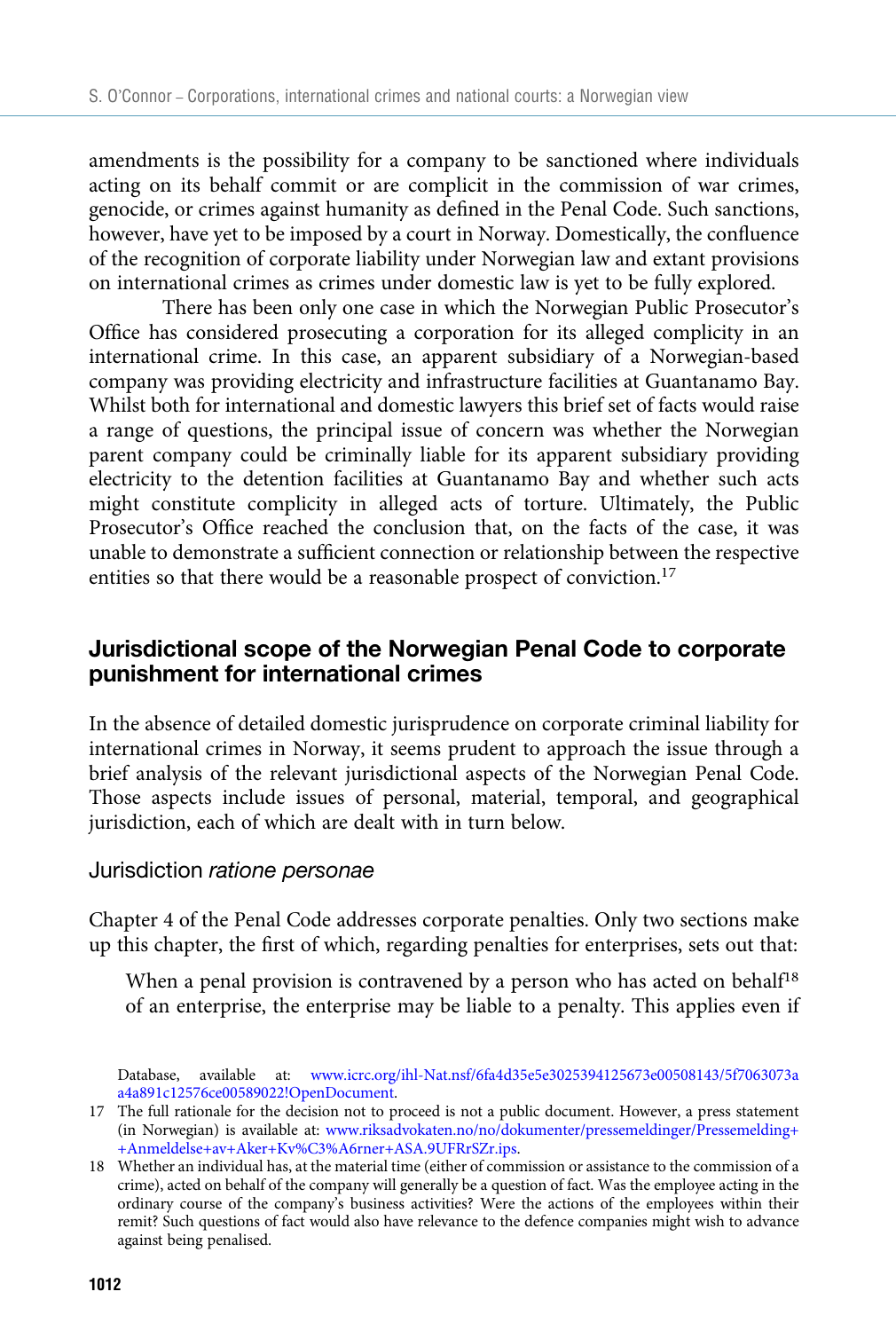no individual person has manifested guilt or fulfilled the condition of accountability<sup>19</sup> for his acts, cf. section 20.

Enterprise here means a company, cooperative enterprise, society or other association, one-man enterprise, foundation, estate or public activity.

The penalty is a fine. The enterprise may also by a court judgement be deprived of the right to carry on business or may be prohibited from carrying it on in certain forms, cf. section 56, and a sentence of confiscation may be imposed, cf. chapter 13.

Whilst evidently it is the natural person acting on behalf of the company who commits the criminal offence by contravening any of the penal provisions, the company through that action may be liable for punitive sanction (criminal punishment) as a result of that action. The qualifying 'may' will be addressed in the section below on defences and aggravating and mitigating factors.

The first sentence of this section provides that, insofar as persons contravening a penal provision act on behalf of the company (regardless of their capacity), there is the potential for the company to be held criminally liable for their actions. The second sentence of the section offers a significant argument for broadening the scope further still, particularly with respect to core international crimes. A company may be punished, absent an individual having manifested guilt or fulfilled conditions of accountability, for that individual's contravention of the penal provisions (including aiding and abetting). The reference to section 20 presents a court with an opportunity to punish a company, notwithstanding the fact that the individual – for want of age or mental capacity – cannot be convicted of the crime.20

In short, the section above provides for the punishment of the company for the acts of its employees or agents. Such punishment can follow without a finding of guilt against a specific individual. Rather, a court would need to be satisfied that a crime had occurred, and that either those who committed it or those who aided and abetted its commission did so when acting on behalf of the company.

The notion of punishment following from the acts of an anonymous offender would seem contradictory to the requirement that the offender (as principal or accomplice) contravenes a penal provision when acting on behalf of the company. One would seemingly need to know a person's identity to ascertain whether they were acting on behalf of the company at the relevant time. It may of course be open to a court to infer that, given a particular set of circumstances, the contravention could only have been committed by an individual or individuals acting on behalf of the company. That said, a perhaps more likely scenario would be

<sup>19</sup> The word used in Norwegian (tilregnelighet) can translate as both 'accountability' and 'responsibility'. The term foretakstraff – the heading of Chapter 4 of the Penal Code – is translated as 'corporate penalty'; where it is used in the body of the text, such as 'foretaket straffes', it denotes liability.

<sup>20</sup> The likelihood of those of diminished mental capacity acting on behalf of a company in the probable scenarios that this paper postulates is perhaps so remote as not to warrant further exploration here, notwithstanding the interesting conceptual discussion of a company being criminally punishable/ responsible for the acts of those not capable of being responsible for themselves.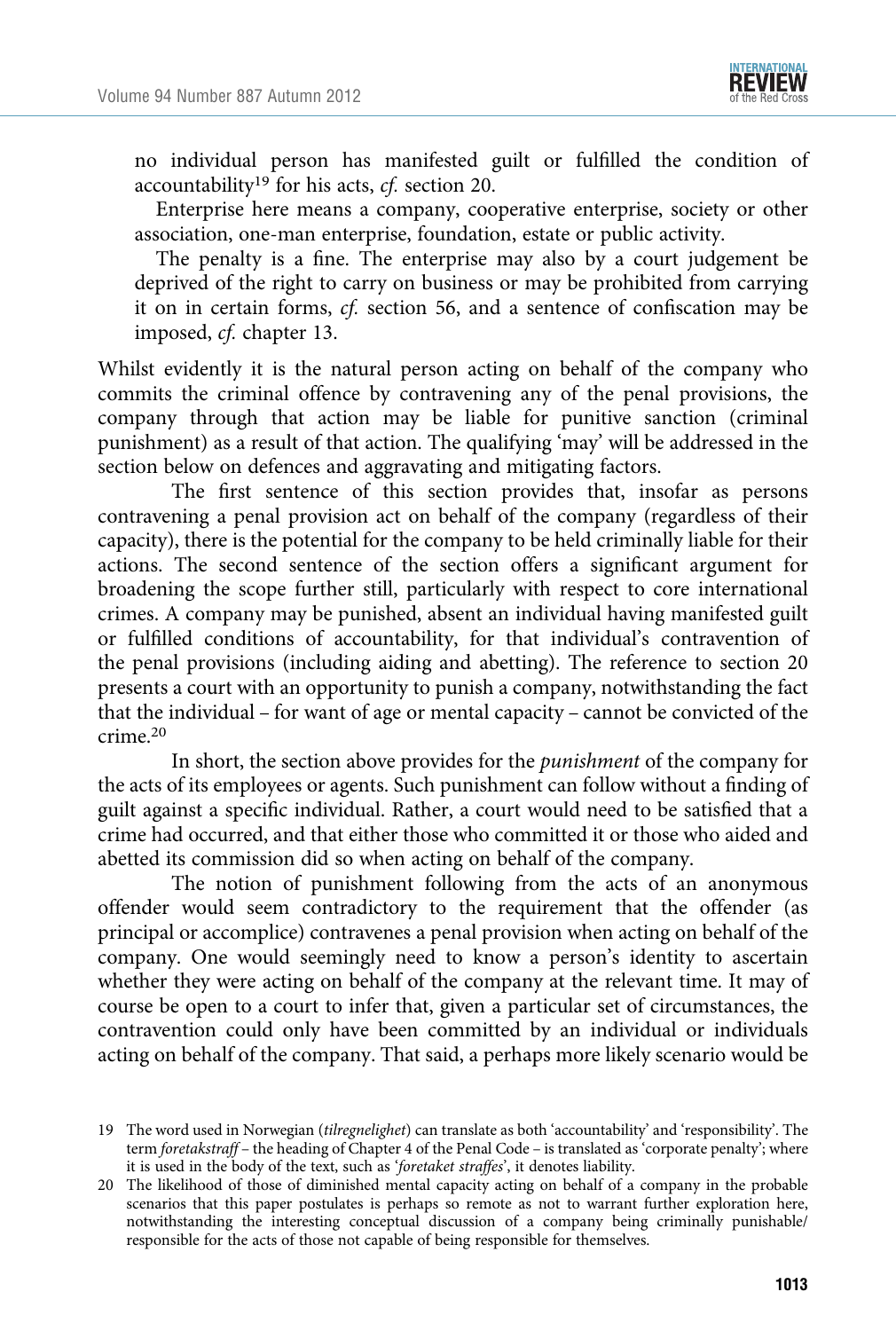one in which the individual offender(s) are outside the personal jurisdiction of the court for reasons of nationality or residence, but, at the material time, indeed acted on behalf of a company that did fall within the court's purview. In that sense, it is proper perhaps to speak either of an anonymous or absent offender – neither constituting a bar to proceeding against the company.

There is nonetheless perhaps a helpful corollary or analogy that might be drawn here. I will return to what constitutes aiding and abetting or what acts attract accomplice liability later in this paper, but the notion that accomplices may be tried and convicted in the absence of a principal is well founded in domestic criminal systems and has been systematically applied in international criminal tribunals. In its first trial, the International Criminal Tribunal for Rwanda (ICTR) made the following observation:

The issue thence is whether a person can be tried for complicity even where the perpetrator of the principal offence himself has not being tried. Under Article 89 of the Rwandan Penal Code, accomplices 'may be prosecuted even where the perpetrator may not face prosecution for personal reasons, such as double jeopardy, death, insanity or non-identification' [unofficial translation]. As far as the Chamber is aware, all criminal systems provide that an accomplice may also be tried, even where the principal perpetrator of the crime has not been identified, or where, for any other reasons, guilt could not be proven.<sup>21</sup>

Similarly, the Appeals Chamber of the International Criminal Tribunal for the Former Yugoslavia (ICTY) has concluded that:

A defendant may be convicted for having aided and abetted a crime which requires specific intent even where the principal perpetrators have not been tried or identified. In Vasiljevic, the Appeals Chamber found the accused guilty as an aider and abettor to persecution without having had the alleged principal perpetrator on trial and without having identified two other alleged coperpetrators.<sup>22</sup>

Of course, in the context of the present discussions there may be a situation whereby neither the principal nor the accomplice can be tried. Nonetheless, it would appear that, given that aiding and abetting similarly amounts to the contravention of that penal provision which governs the principal's commission, a company could be subject to punishment notwithstanding the inability of the court to try either the principal or the accomplice.

I have just indicated that, in terms of liability, punishment may arise for companies notwithstanding the inability of a court to determine the guilt of principal or accessorial offenders. One reason for such inability might be that the

<sup>21</sup> International Criminal Tribunal for Rwanda (ICTR), The Prosecutor v. Jean-Paul Akayesu, Case No. ICTR-96-4-T, Judgement (Trial Chamber), 2 September 1998, para. 531.

<sup>22</sup> International Criminal Tribunal for the Former Yugoslavia (ICTY), The Prosecutor v. Krstić, Case No. 98-33-A, Judgement (Appeals Chamber), 19 April 2004, para. 143.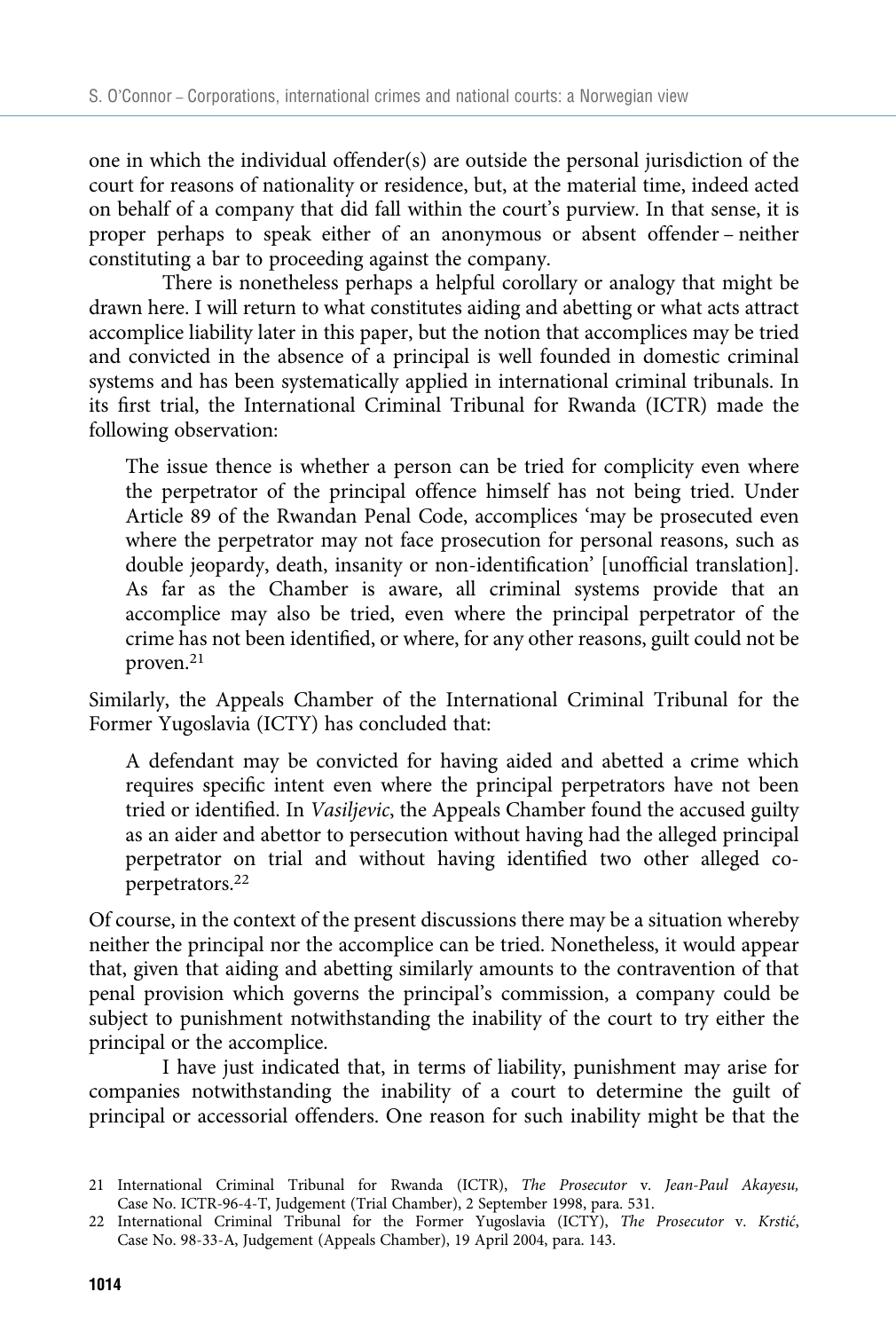

court lacks jurisdiction over them. I will now turn to examine in more detail the extent of jurisdiction ratione materiae, personae, and temporae of the Norwegian Penal Code.

#### Jurisdiction ratione materiae

As noted earlier, the entry into force in 2008 of new specific provisions of the Norwegian Penal Code concerning international crimes, combined with the extant recognition of corporate punishment for criminal acts, has the effect that corporations can be held accountable for war crimes, crimes against humanity, or genocide under this legislation.

In terms of subject matter jurisdiction, the provisions of the Norwegian Penal Code relating to crimes against humanity and genocide mirror almost directly the provisions in the Rome Statute, in particular with regard to the descriptions of the chapeau and the acts which could constitute the crime.<sup>23</sup>

With respect to war crimes, however, the domestic offences differ in part from the offences found in the Rome Statute of the International Criminal Court. There are 32 separate war crimes listed in the Norwegian Penal Code.<sup>24</sup> Of those 32, modelled in part on the Rome Statute, only three offences specifically relate to international armed conflict. The remaining 29 offences need only to have occurred 'in connection with an armed conflict'.<sup>25</sup> The offences are divided into five sections,<sup>26</sup> covering war crimes against persons; war crimes against property and civil rights; war crimes against humanitarian missions or distinctive emblems; war crimes consisting in the use of prohibited methods of warfare; and war crimes consisting in the use of prohibited means of warfare. There are two additional provisions on conspiracy and incitement to commit those international crimes,27 as well as a definition of command responsibility.28

Although there are differences in how particular international crimes are defined in the Norwegian Penal Code and the Rome Statute, it is evident that the jurisprudence of international criminal tribunals can (and arguably should) have an influence on the Norwegian Penal Code. One such example is the definition of 'armed conflict'. The term is not defined in the Penal Code, though there is little doubt, in the author's view, that any Norwegian court would not evidently rely on the jurisprudence, in particular of the ICTY, as to how the term 'armed conflict' is to be interpreted.29 If that is the case, then at the very least when a Norwegian

- 25 The chapeau to sections 103–107 reads 'Any person shall be liable to punishment for war crime who in connection with an armed conflict' before listing the particular war crimes each section addresses.
- 26 See Penal Code, sections 103–107 respectively, above note 16.
- 27 Ibid., section 108.
- 28 Ibid., section 109.

<sup>23</sup> See above note 16 for the provision in the Norwegian Penal Code. Arts. 6 and 7 of the Rome Statute are available at: [www.icc-cpi.int/NR/rdonlyres/ADD16852-AEE9-4757-ABE7-9CDC7CF02886/283503/](http://www.icc-cpi.int/NR/rdonlyres/ADD16852-AEE9-4757-ABE7-9CDC7CF02886/283503/RomeStatutEng1.pdf) [RomeStatutEng1.pdf.](http://www.icc-cpi.int/NR/rdonlyres/ADD16852-AEE9-4757-ABE7-9CDC7CF02886/283503/RomeStatutEng1.pdf)

<sup>24</sup> See above note 16.

<sup>29</sup> For a discussion on the way in which Norwegian courts have dealt with this issue see Simon O'Connor, War Crimes before the Norwegian Supreme Court: The Obligation to Prosecute and the Principle of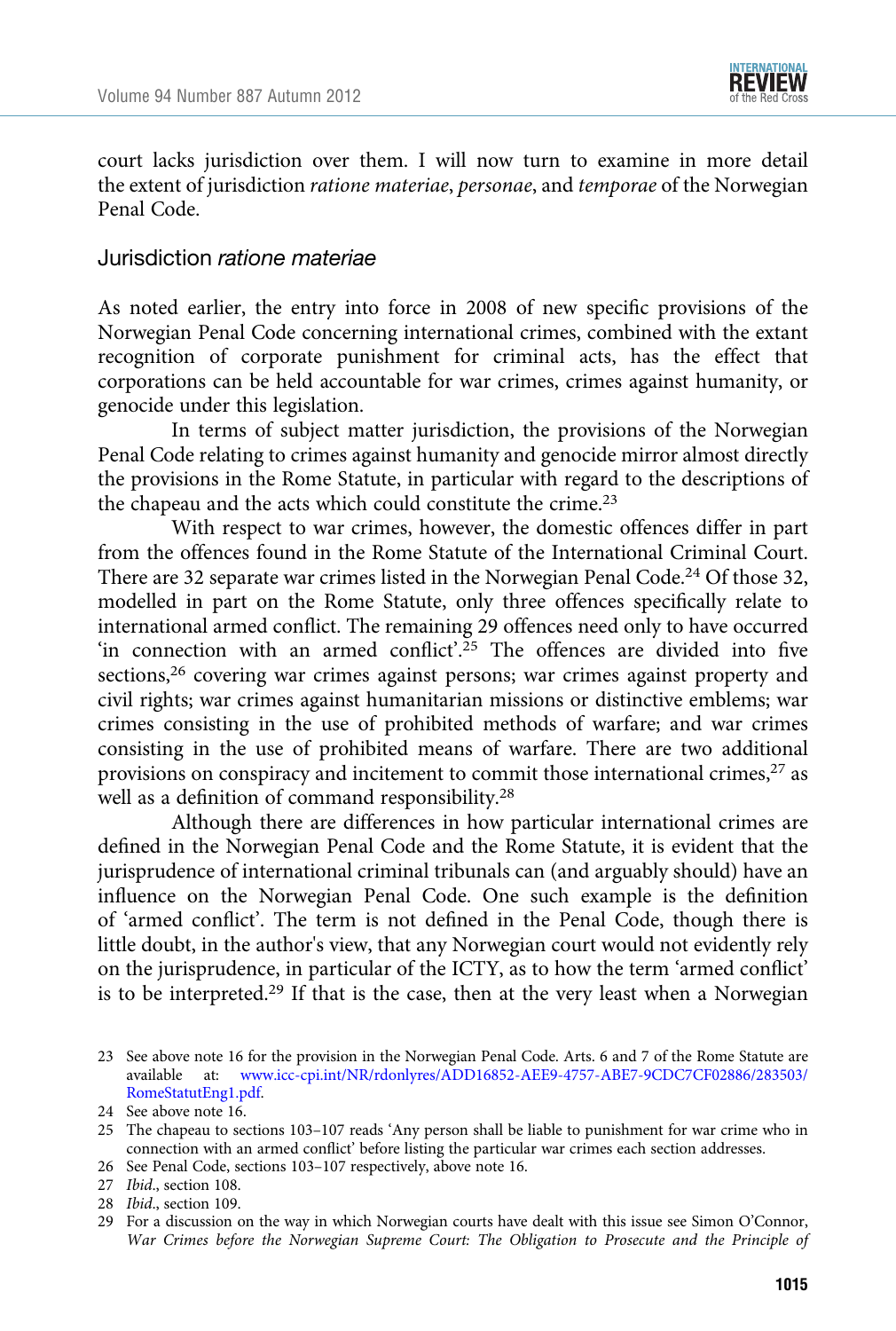court is addressing an international crime, and the Norwegian Penal Code or domestic jurisprudence do not provide proper interpretive guidance, the court should be cognizant of the manner in which international criminal law has addressed a given issue. This is perhaps particularly so where the Penal Code makes specific reference to international law, or to circumstances where it addresses international crimes committed extraterritorially.<sup>30</sup>

#### Jurisdiction ratione temporis

In 1991, the Norwegian Penal Code extended its jurisdiction to include corporate criminal liability. In the 2005 amended Penal Code, the temporal jurisdiction is described in terms consistent with the principle of legality in section 3 providing that '[t]he criminal legislation in form at the time the offence is committed applies'. However, the section later clarifies that:

The provisions of Chapter 16 apply to acts committed prior to their entry into force if the act was punishable at the time it was committed under the criminal legislation in force at the time and was regarded as genocide, a crime against humanity or a war crime under international law ...

In a separate article, I consider the recent proceedings before domestic courts on the subject matter and temporal jurisdiction of the provisions of the Norwegian Penal Code in relation to war crimes.31 Those proceedings concerned allegations of unlawful detention of persons protected under international humanitarian law during the armed conflict in Bosnia-Herzegovina in 1992. The accused, a then naturalized Norwegian citizen, was prosecuted under the new war crimes provisions for the offence of unlawful confinement of protected persons.32 Whilst at first instance in 2008,<sup>33</sup> the accused was convicted of war crimes and that conviction was upheld on appeal,<sup>34</sup> in 2010 the Norwegian Supreme Court dismissed the conviction,<sup>35</sup> substituting it with offences under ordinary penal provisions. It did

Legality – an Incumbrance or opportunity?, Oxford Institute for Ethics, Law and Armed Conflict Working Paper Series, February 2013, p. 17, available at: [www.elac.ox.ac.uk/downloads/war%20crimes%20before%](http://www.elac.ox.ac.uk/downloads/war%20crimes%20before%20the%20norwegian%20supreme%20court%20-%20working%20paper.pdf) [20the%20norwegian%20supreme%20court%20-%20working%20paper.pdf.](http://www.elac.ox.ac.uk/downloads/war%20crimes%20before%20the%20norwegian%20supreme%20court%20-%20working%20paper.pdf)

- 30 See discussions on section  $5(c)(2)$  of the Norwegian Penal Code in this article.
- 31 See S. O'Connor, above note 29.

- 33 Oslo City Court, The Public Prosecutor v. Misrad Repak, Case No. 08-018985MED-OTIR/08, Trial Judgement, 2 December 2008. A translation of the trial judgement can be found at: [www.icrc.org/ihl-nat.](http://www.icrc.org/ihl-nat.nsf/46707c419d6bdfa24125673e00508145/45061a413067e31cc125755c004a5773/$FILE/Public%20Prosecutor%20v.%20Misrad%20Repak.PDF) [nsf/46707c419d6bdfa24125673e00508145/45061a413067e31cc125755c004a5773/\\$FILE/Public%](http://www.icrc.org/ihl-nat.nsf/46707c419d6bdfa24125673e00508145/45061a413067e31cc125755c004a5773/$FILE/Public%20Prosecutor%20v.%20Misrad%20Repak.PDF) [20Prosecutor%20v.%20Misrad%20Repak.PDF.](http://www.icrc.org/ihl-nat.nsf/46707c419d6bdfa24125673e00508145/45061a413067e31cc125755c004a5773/$FILE/Public%20Prosecutor%20v.%20Misrad%20Repak.PDF)
- 34 Norwegian Supreme Court, Public Prosecuting Authority v. Misrad Repak, Court of Appeal Case No. 09- 024039AST-BORG/01, Appeal Judgement, 12 April 2010.

35 The Supreme Court held two hearings in this case. The first concerned the conviction in Norwegian Supreme Court. A v. The Public Prosecutor, HR-2010-02057-P (sak nr. 2010/934), 3 December 2010, available at: [www.domstol.no/upload/HRET/Avgj%C3%B8relser/2010/saknr2010-934-plenum\(anonymi](http://www.domstol.no/upload/HRET/Avgj%C3%B8relser/2010/saknr2010-934-plenum(anonymisert)[sert\).pdf](http://www.domstol.no/upload/HRET/Avgj%C3%B8relser/2010/saknr2010-934-plenum(anonymisert), see especially paras. 106–111. The second sentencing, Norwegian Supreme Court, A v. The Public Prosecutor, HR-2011-00808-A (sak nr. 2010/934), 13 April 2011, is available at: [www.domstol.no/](http://www.domstol.no/upload/HRET/Avgj%C3%B8relser/2011/saknr2010-934(anonymisert) [upload/HRET/Avgj%C3%B8relser/2011/saknr2010-934\(anonymisert\).pdf.](http://www.domstol.no/upload/HRET/Avgj%C3%B8relser/2011/saknr2010-934(anonymisert) An English translation of this

<sup>32</sup> Penal Code, section 103(1)(h). The definition of a protected person under the Penal Code is found at section 103(3); see above note 16.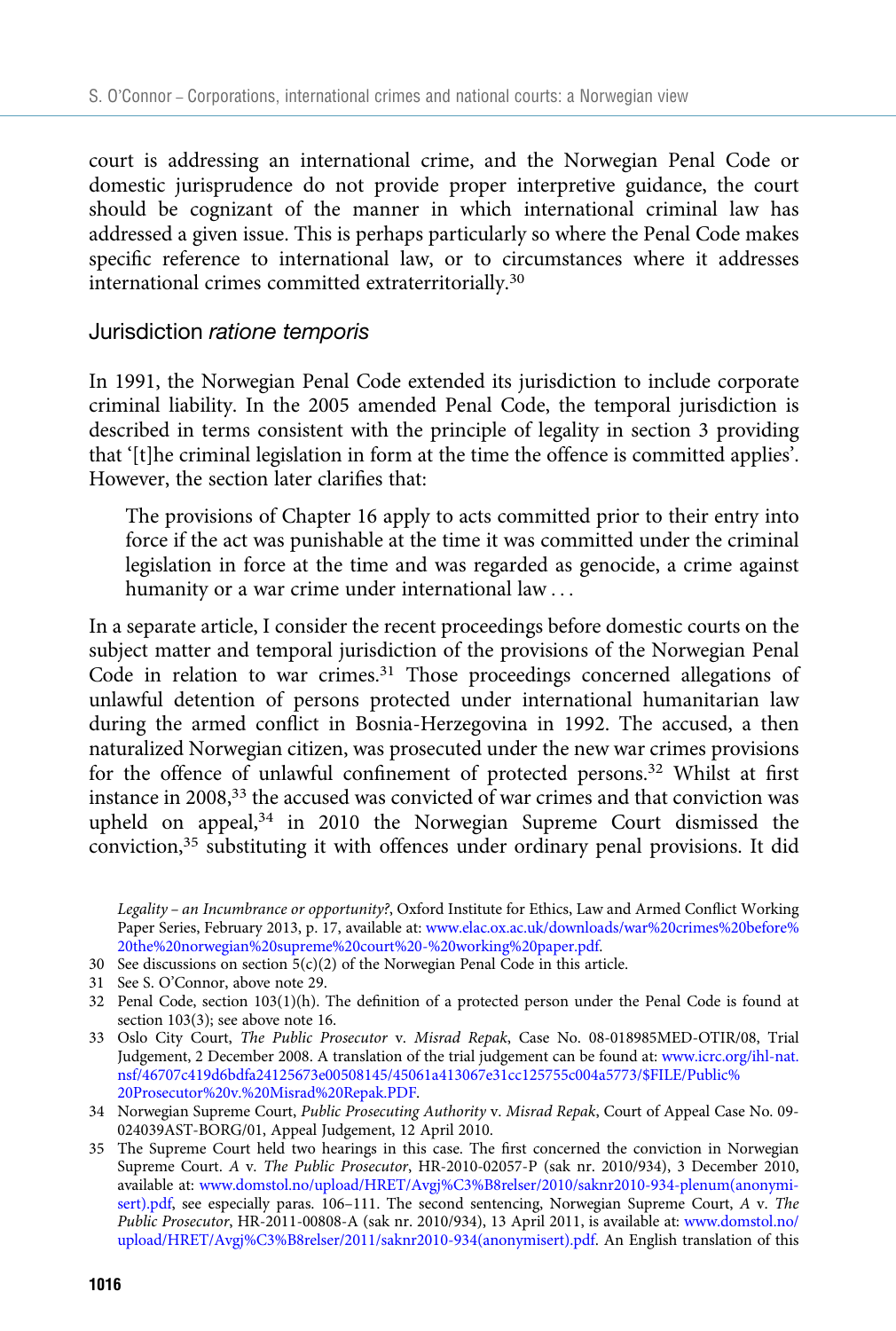

so on the grounds that it was unconstitutional to invoke war crimes provisions of the Penal Code that entered into force in 2008 for offences committed in 1992 in Bosnia-Herzegovina. As I have argued elsewhere, the Supreme Court did not, in my view, properly take account of the fact that the acts also constituted grave breaches of the Geneva Conventions of 1949.

This discussion is significant for the temporal scope of the Norwegian Penal Code with respect to corporations' involvement in war crimes prior to 7 March 2008. As noted above, the Penal Code provides for corporate punishment since 1991. It would seem to follow that even if pre-2008 acts constituting international crimes would be prosecutable as such (which, as the discussion above illustrates, is not the case in Norway today), pre-1991 acts would not be prosecutable for want of ratione personae with respect to corporations.

Jurisdiction ratione loci

The geographical jurisdictional scope (ratione loci) of the Norwegian Penal Code is addressed in sections 4 and 5 of the legislation. Section 4 addresses the territorial jurisdiction confirming the Penal Code's application to acts committed on Norwegian territory, on an installation on the Norwegian continental shelf, within the statutory jurisdiction of the Norwegian Economic Zone, or on a Norwegian vessel, including an aircraft or drilling platform or similar moveable installation.

Section 5 addresses the extraterritorial application of the Penal Code and its application in respect of persons (legal and natural). Given the greater likelihood of most international crimes occurring extraterritorially, it seems prudent to cite this section in detail:

Outside the scope and extent pursuant to section 4 the criminal legislation applies to acts committed

- (a) by a Norwegian national,
- (b) by a person resident in Norway, or
- (c) on behalf of an enterprise registered in Norway,

when the acts:

- 1. are also punishable under the law of the country in which they are committed,
- 2. are regarded as a war crime, genocide or a crime against humanity,
- 3. are regarded as a breach of the international law of war,

...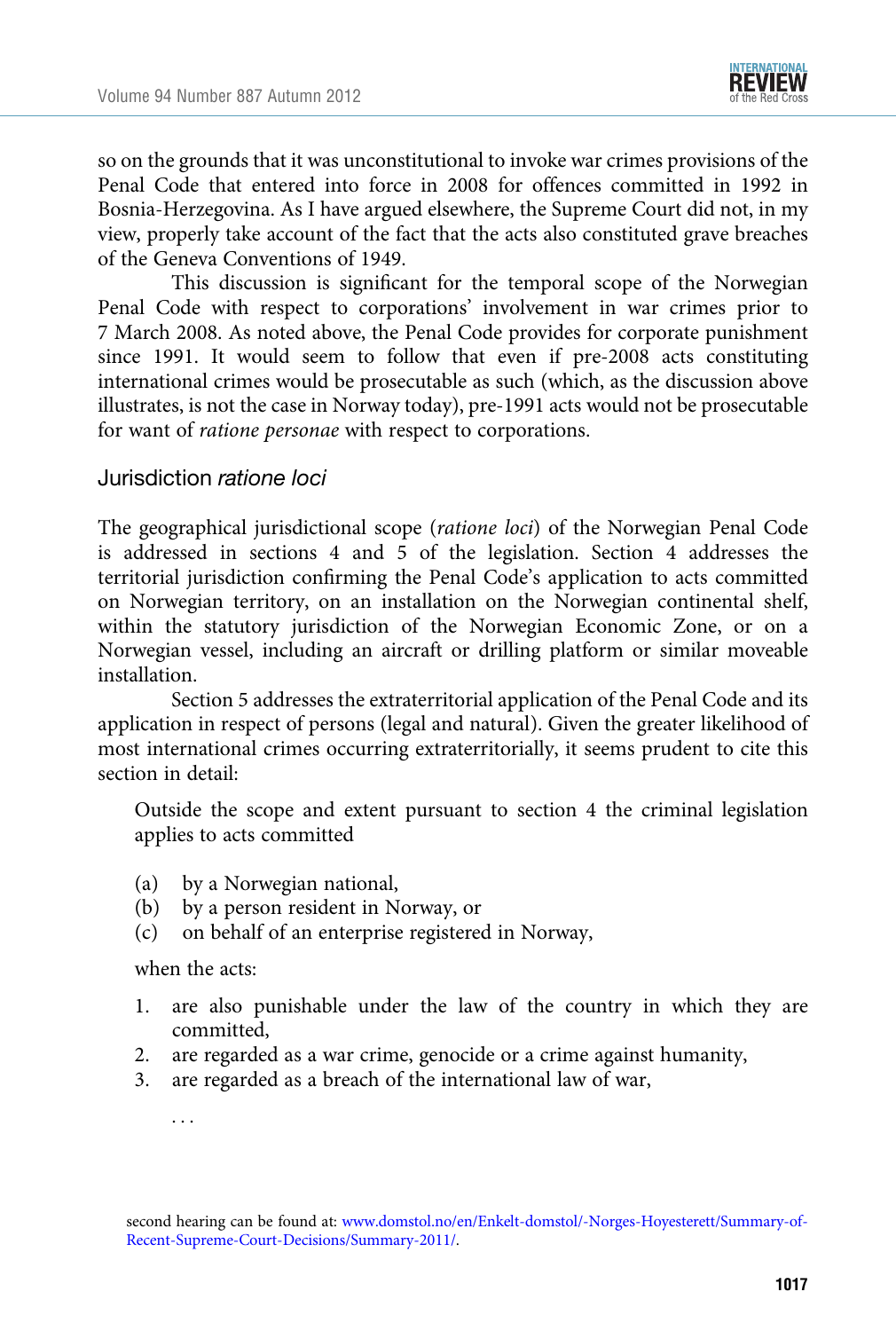The first paragraph applies correspondingly to acts committed

- (a) by a person who since committing the act has become a Norwegian national or has been granted residence in Norway,
- (b) by a person who is or who since the act has become a national of or is resident in another Nordic country, and who is staying in Norway, or
- (c) on behalf of a foreign enterprise which, since the act was committed, has transferred all its operations to an enterprise registered in Norway.

The first paragraph, items 1, 2, 3, 6 and 7 apply correspondingly to acts committed by persons other than those who fall within the scope of the first and second paragraphs, when the person is staying in Norway, and the maximum penalty for the act is imprisonment for a term exceeding one year.

In the case of acts mentioned in the first paragraph, item 2, the second and third paragraphs apply only if the act is regarded as genocide, a crime against humanity or a war crime under international law.

In a prosecution under this section, the penalty may not exceed the highest statutory penalty for a corresponding act in the country in which it was committed.

A prosecution under this section is only instituted when required in the public interest.36

In reviewing the extent of extraterritoriality from the perspective of corporate complicity for core international crimes, the Norwegian Penal Code offers significant food for thought, in terms of material offences, their location, and the persons who commit them. Section 5(c) extends the jurisdiction of the Penal Code to acts committed outside of Norway or its territories, vessels, installations, or platforms, but restricts that extension to specific acts. It should be noted that the list is given in the alternative, so that the jurisdictional criterion is met wherever one of the scenarios occurs. It is clear from this provision, for instance, that war crimes, crimes against humanity, and genocide, when committed on behalf of a Norwegian registered company outside of Norway, fall within the jurisdictional scope of the Norwegian Penal Code. There are of course two additional issues raised in section 5 that this author is unable, for want of space, to address in detail here.37

It is necessary, however, to make a brief remark about the war crimes prosecution and Supreme Court dismissal before Norwegian courts discussed above,<sup>38</sup> insofar as they dealt with the issue of extraterritoriality. In neither first instance, appellate nor Supreme Court proceedings, did any of the courts

<sup>36</sup> Equally, where those crimes are committed by a Norwegian national or resident outside of Norway, they similarly fall within this jurisdiction.

<sup>37</sup> Those are issues of prosecutions for extraterritorial international crimes only being instituted when in the public interest and the apparent scope of successor or acquisition liabilities (though likely addressed through due diligence defences). Both, of course, merit sustained attention.

<sup>38</sup> See above notes 33 to 35.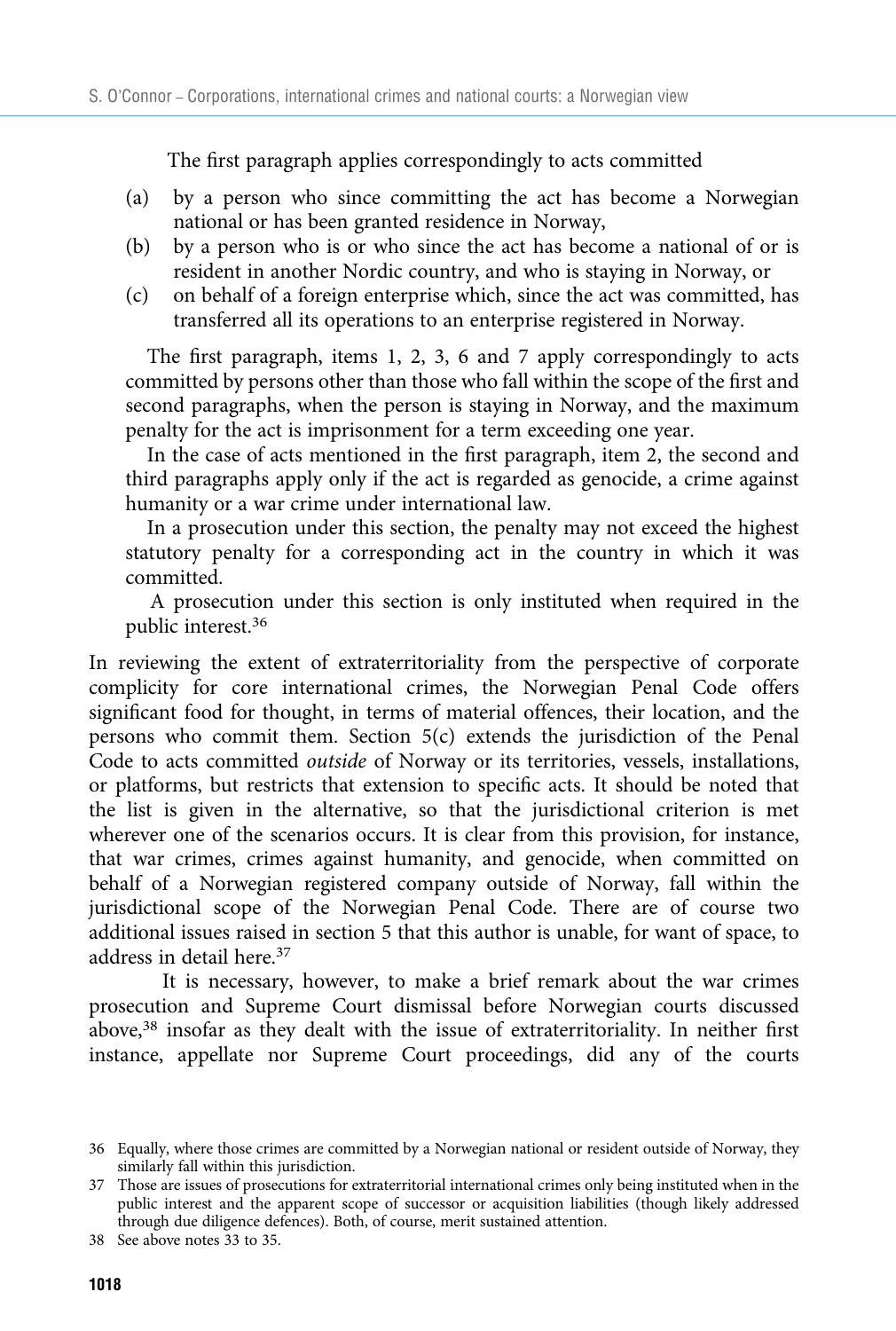consider that the fact that the offences were committed in Bosnia-Herzegovina constitutes a jurisdictional bar to prosecution in Norway. That Norwegian courts had no ratione loci over the offences committed was not a substantive ground of appeal.

The defendant had however, on appeal before the Supreme Court, raised an additional challenge: in effect a nullum crimen argument that he could not be tried for the offences in question as they fell within the provisions of a 1999 amnesty law passed by the Parliamentary Assembly of Bosnia and Herzegovina. The Supreme Court rejected this argument.39 Its rationale was that under the 1902 Penal Code, the particular offence for which the accused was sentenced was one of those offences specifically listed as falling within the Court's jurisdiction when committed by foreign persons abroad.40 The Supreme Court reasoned that given those domestic provisions, '[t]he acts in question could thus have been prosecuted in Norway even if they had not been criminalized in Bosnia and Herzegovina', from which it followed that '[t]he same must apply if criminal liability for an act is repealed in the country where the acts were committed'. <sup>41</sup> Even though these remarks relate to the previous penal code, the argument as to the significance of amnesties in respect of the new Penal Code provisions on core international crimes could be sustained in light of the relative constructions of the respective Norwegian Penal Codes, and significantly strengthened in light of international jurisprudence as to the weight attributable to amnesties with regard to those crimes. As can be noted above, the typologies of acts that may fall within the jurisdiction of the Norwegian Penal Code are listed in the alternative. The consequence would be that, even where an act was not punishable under the law of the country in which it was committed (section  $5(b)1$ ), it would still fall within the jurisdiction if it was regarded as a war crime, genocide, a crime against humanity, or a serious violation of international humanitarian law (section 5(b)3, 4, and 5). Were an amnesty offered in a particular country such that one would argue section 5(b)1 applied, this could equally be negated (though evidently not necessarily required) by the fact that the jurisprudence of the international tribunals has made it clear that amnesties offered at the cessation (or to facilitate the cessation) of hostilities cannot cover the most egregious crimes.42 The Supreme Court could have been much more robust in negating the amnesty under Bosnian law had the offences been successfully

<sup>39</sup> See above note 35. Norwegian Supreme Court, A v. The Public Prosecutor, 13 April 2011, para. 98.

<sup>40</sup> Ibid.

<sup>41</sup> Ibid.

<sup>42</sup> See ICTY, The Prosecutor v. Anto Furundžija, Case No. IT-95-17/1-T, Judgement (Trial Chamber), 10 December 1998, para.155; Special Court for Sierra Leone (SCSL), The Prosecutor v. Morris Kallon and Brima Bazzy Kamara, Case Nos. SCSL-2004-15-AR72(E) and SCSL-2004-16-AR72(E), Decision on Challenge to Jurisdiction: Lomé Accord Amnesty (Appeals Chamber), 13 June 2004, paras. 82–84 as to the customary status of such a notion. Additionally, see the detailed reference inter alia to national practices of amnesties not covering core international crimes in Jean-Marie Henckaerts and Louise Doswald-Beck (eds), Customary International Humanitarian Law, Vol. II, Part 2, Cambridge University Press, Cambridge, 2005, pp. 4017–4044, available with updated material at: [www.icrc.org/customary-ihl/eng/](http://www.icrc.org/customary-ihl/eng/docs/v2_rul_rule159) [docs/v2\\_rul\\_rule159](http://www.icrc.org/customary-ihl/eng/docs/v2_rul_rule159).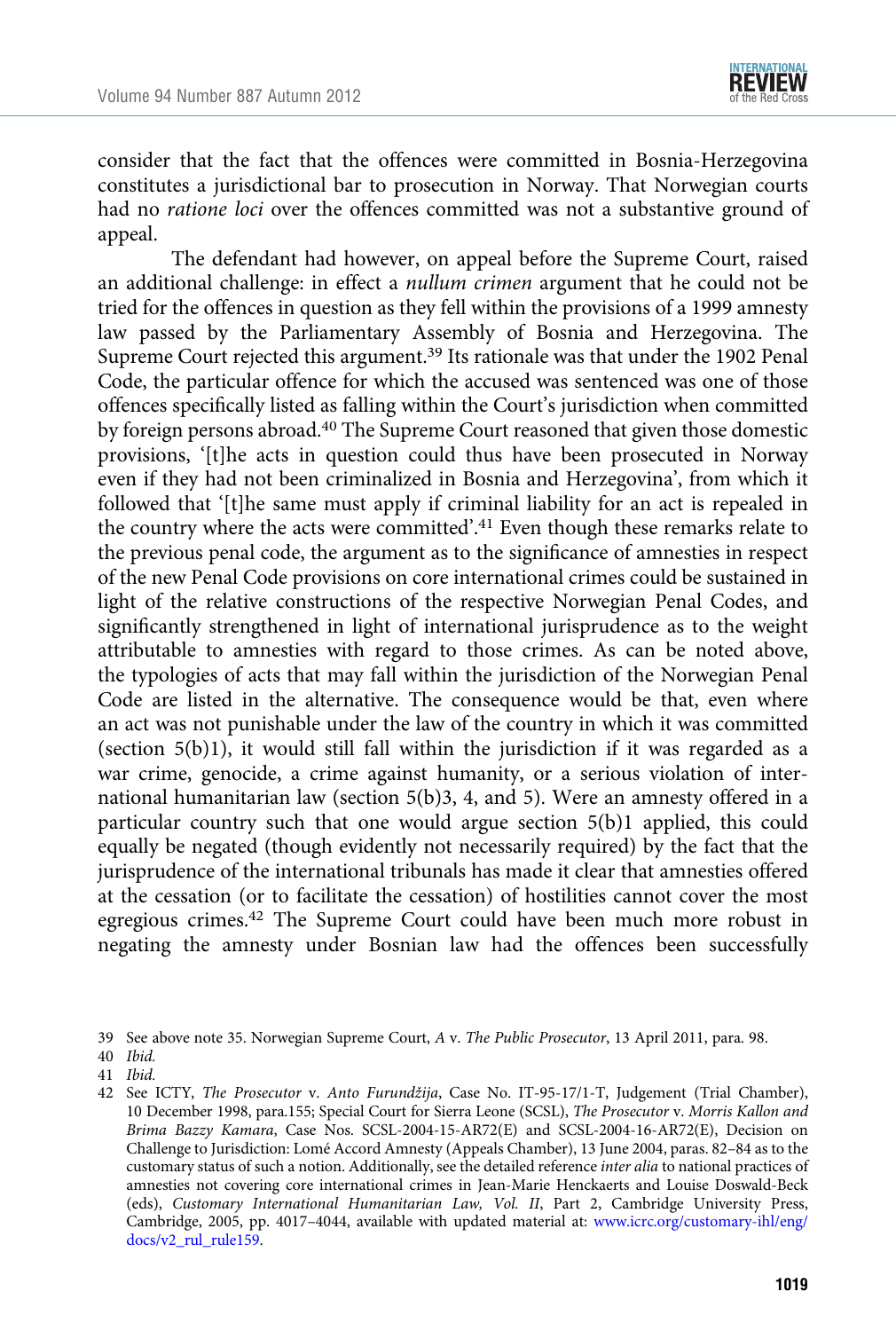prosecuted as war crimes and not as the 'ordinary crimes' the accused was ultimately sentenced for.

# Complicity: the likely mode of an employee*'*s individual criminal responsibility

In the first section of this paper, I emphasised that corporate criminal liability should be properly distinguished from issues of responsibility. With the exception of those companies whose very business involves the direct use of force, the most likely manner in which corporate employees or agents would be involved in international crimes would be by assisting in their commission. A court is most likely, then, to be faced with a situation where it first needs to determine an individual's responsibility by virtue of their being complicit in the commission of a crime or acting on behalf of the company at the relevant time, before attributing liability to the company in question.

Section 15 of the Norwegian Penal Code, similar to other jurisdictions, equates aiding and abetting with the principal offence. In other words, to aid and abet in the contravention of provision of the Norwegian Penal Code is to similarly contravene that provision. Thus, in the context of this discussion, the reference to an individual whilst acting on behalf of a company contravening a penal provision includes those who aid and abet.

With respect to extraterritoriality, section 5 requires that for the Penal Code to apply to acts committed outside of Norway in the context of our present discussion, the act must be regarded as genocide, a crime against humanity, or a war crime under international law. Where the act is one of assistance, it would seem nonetheless to follow that, for the purpose of the exercise of jurisdiction by Norwegian courts, assistance must equally constitute an international crime. This author does not consider that this presents difficulties in terms of individual criminal responsibility, as under international law, aiding and abetting genocide, crimes against humanity, and war crimes constitute those crimes.

Therefore, when deliberating on whether a company's employee has aided and abetted the commission of an international crime, a Norwegian court (which is required to be satisfied that the act of the accomplice is a crime under international law) ought to draw guidance from the extensive jurisprudence on accomplice liability of international criminal tribunals.

A recent significant judgement in this regard is the conviction of the former Liberian president Charles Taylor by the Special Court for Sierra Leone (SCSL). In a lengthy judgement, the SCSL convicted Taylor on the basis of his having aided and abetted in the commission of crimes against humanity, war crimes, and other serious violations of international humanitarian law.<sup>43</sup> The judgement deals with

<sup>43</sup> SCSL, The Prosecutor v. Charles Ghankay Taylor, Case No. SCSL-03-01-T, Judgement (Trial Chamber), 18 May 2012.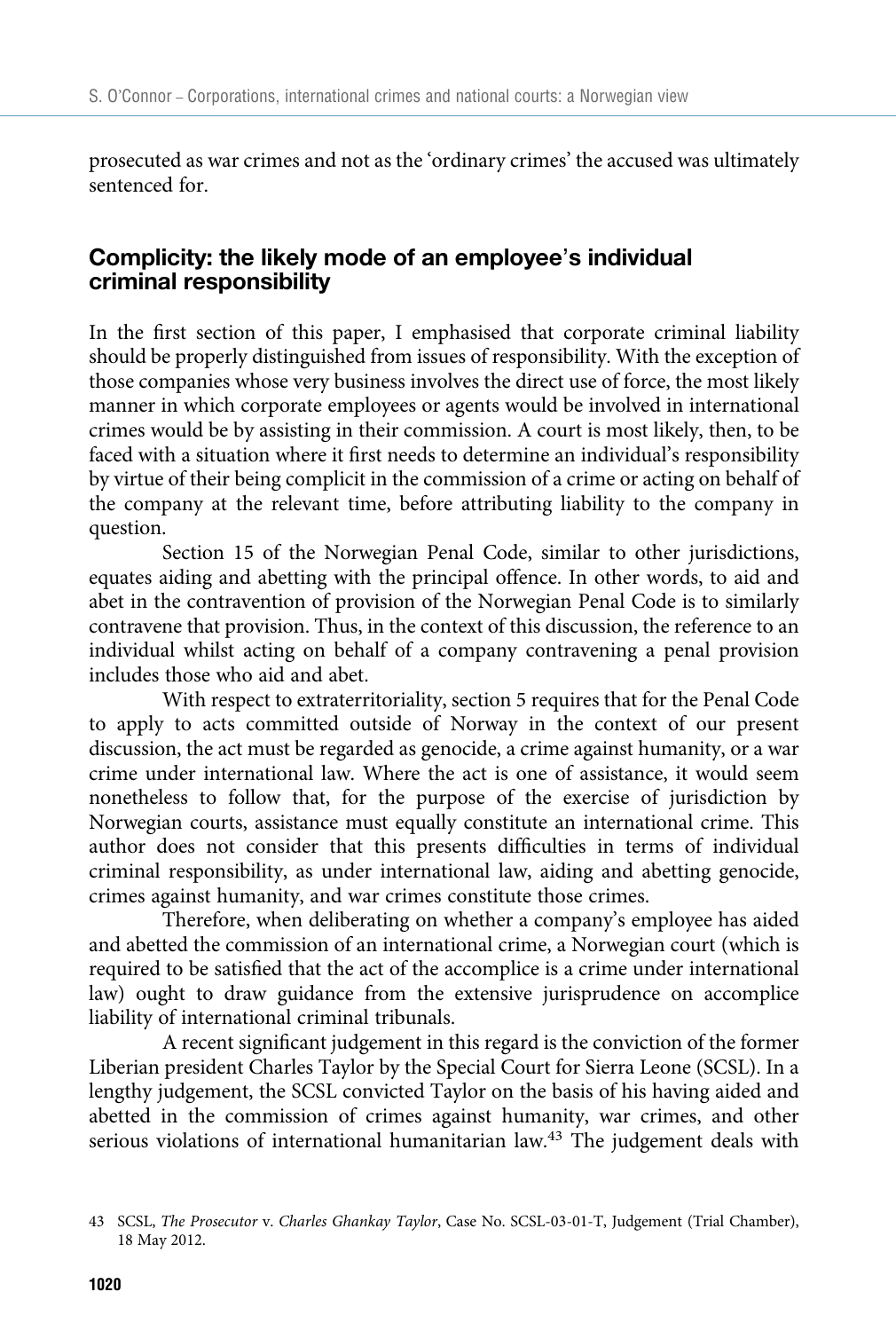the applicable law under the SCSL's Statute. In its remarks on legal findings on responsibility, the Trial Chamber summarised the elements of aiding and abetting those international crimes in the following way:

In order to find the Accused criminally responsible pursuant to Article 6.1 of the Statute for aiding and abetting the planning, preparation or execution of the crimes charged in Counts 1 to 11 of the Indictment, the Trial Chamber must be satisfied beyond reasonable doubt that the Accused provided practical assistance, encouragement, or moral support which had a substantial effect upon the commission of the crimes (actus reus). Furthermore, the Trial Chamber must be satisfied beyond reasonable doubt that the Accused knew that his acts or omissions would assist the commission of the crime, or that he was aware of the substantial likelihood that his acts would assist the commission of the crime, and that the Accused was aware of the "essential elements" of the crime committed by the principal offender, including the state of mind of the principal offender (mens rea).<sup>44</sup>

Whilst still subject to appeal (with the decision pending at the time of writing), the SCSL's trial judgement relied on what might be thought of as settled law regarding the definition of aiding and abetting international crimes.45 The SCSL thus demonstrated that it applies a knowledge rather than purpose mens rea standard for accomplice liability – it is required that the accomplice knew of the likelihood of their assistance benefiting the commission of the crime, rather than provided assistance with that specific purpose in mind. Given that as a matter of general Norwegian criminal law, an accomplice need only know of the likelihood of their assistance affecting the commission of the crime, it seems not unrealistic that any domestic Norwegian court would follow the SCSL's reasoning.

# Individual intention

Returning to domestic provisions, section 22 of the Norwegian Penal Code, dealing with the intention of individual perpetrators, lists three standards of intention or volition: purpose, knowledge, and recklessness. These standards extend to the majority of crimes under the Norwegian Penal Code, including war crimes, crimes against humanity, and genocide. Section 23 additionally provides for criminal liability on the basis of negligence. We will not address the issue of negligence here,

<sup>44</sup> Ibid., para. 6904.

<sup>45</sup> Whilst there are certain aspects of accomplice liability across tribunals that may differ, the broad sense articulated in the Taylor trial judgement is one on which a domestic court considering international crimes could properly rely. This is particularly so where that test is markedly similar to the test for accomplice liability for domestic crimes, as is the case in Norway. At the time of writing there had been a further two trial judgements, three appeal judgements and one retrial judgement from the ICTY. The most recent articulation of the test before the ICTY can be found in ICTY, The Prosecutor v. Mićo Stanišić and Stojan Župljanin, Case No. IT-08-91-T, Judgement (Trial Chamber), 27 March 2013, paras.107–108.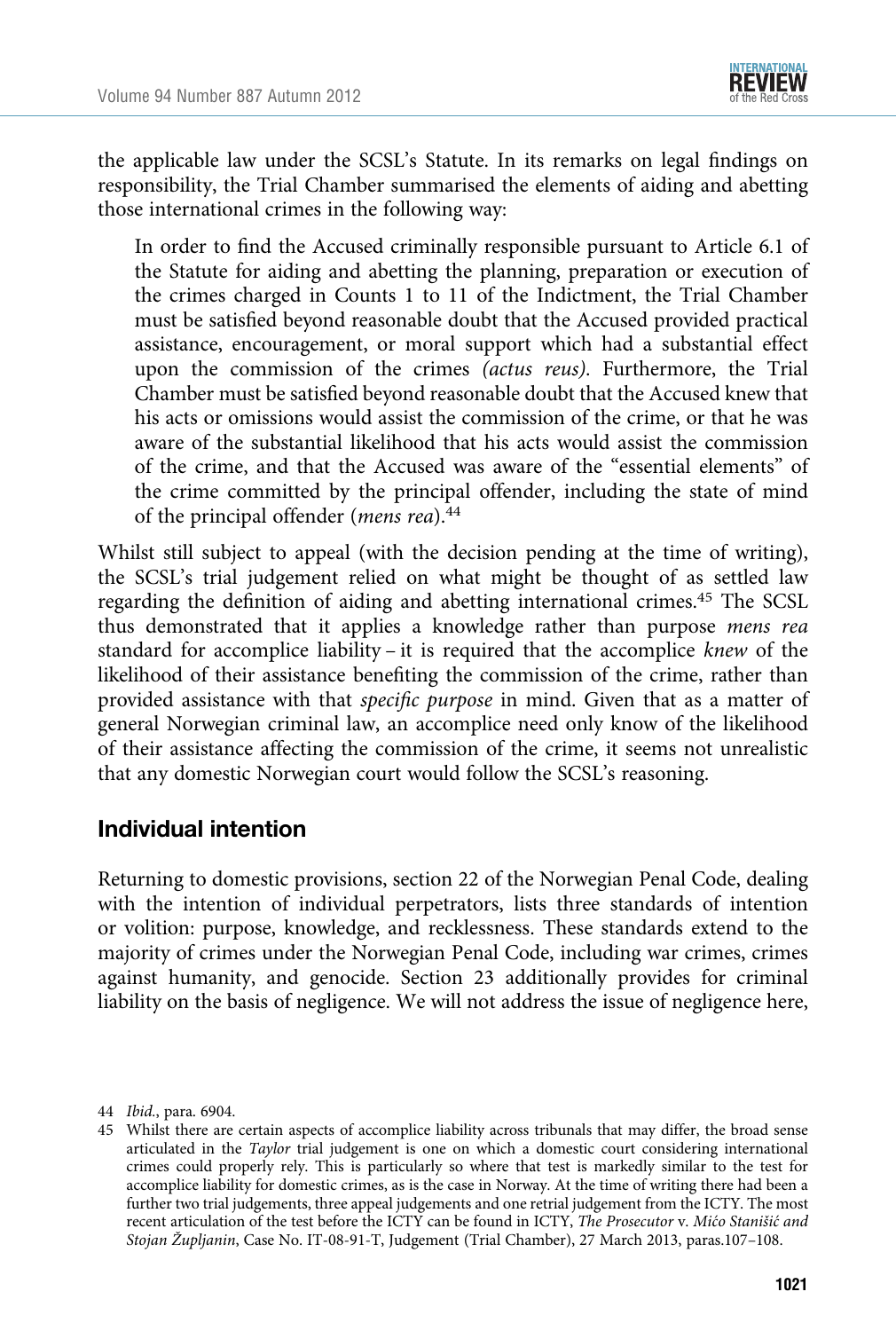but will instead focus our attention on the lower threshold for intent: that of recklessness or, as it is often described, dolus eventualis.<sup>46</sup>

Before the international ad hoc tribunals and the International Criminal Court (ICC), somewhat different views have been expressed as to what reliance can be placed on a dolus eventualis standard as the basis of establishing the subjective (mens rea) element of a crime.

In proceedings before the ICTY, the tribunal was satisfied that both dolus directus and eventualis were sufficient to establish the mens rea standard under Article 3 of the Tribunal's Statute.<sup>47</sup> It offered a technical definition in that where one engages in life-endangering behaviour, killing in those circumstances would be intentional where the assailant '"reconciles himself" or "makes peace" with the likelihood of death'.<sup>48</sup> The ICTY Trial Chamber expressly excluded, however, a standard of negligence as being incorporated into *dolus eventualis*.<sup>49</sup>

By contrast, in a number of decisions the ICC has sought to exclude recklessness as a basis for mens rea in its interpretation of the relevant provision of Article 30 of the Rome Statue. In its first confirmation of charges hearing, Pre-Trial Chamber I of the ICC, when considering the meaning of the phrase 'in the ordinary course of events' (concerning an accused's awareness of the likelihood of the occurrence of a crime), refined what constituted dolus eventualis into two further conceivable situations: first, where the risk of bringing about the objective elements of the crime is substantial and the suspect is aware of that substantial likelihood and continues nonetheless; and second, where that risk (or likelihood) is low, there must be a clear or express acceptance that the objective elements of the crime will result from the suspect's actions or omissions.<sup>50</sup>

In two further decisions confirming charges, the Pre-Trial Chambers of the ICC have made it clear that reliance on *dolus eventualis* is unfounded based on Article 30 of the Rome Statute.<sup>51</sup> In part, the rationale for the exclusion of dolus eventualis as a form of liability under the Rome Statute is a result of the drafting of the Statute itself. As some suggest, the reason may well be the absence of a uniform interpretation in all domestic systems to which it applies.52 Alternatively, there are those who argue that notwithstanding the exclusion of a

<sup>46</sup> There may be some discussion as to whether recklessness and dolus eventualis are directly related. Whilst for some they may seem synonymous, see Antonio Cassese, International Criminal Law, Oxford University Press, Oxford, 2003, p. 168.

<sup>47</sup> ICTY, The Prosecutor v. Milomir Stakić, Case No. IT-97-24-T, Judgement (Trial Chamber), 31 July 2003, para. 587.

<sup>48</sup> Ibid.

<sup>49</sup> Ibid.

<sup>50</sup> ICC, The Prosecutor v. Thomas Lubanga Dyilo, Case No. 01/04-01/06, Decision on the Confirmation of Charges (Pre-Trial Chamber I), 29 January 2007, paras. 353–355.

<sup>51</sup> ICC, The Prosecutor v. William Samoei Ruto, Henry Kiprono Kosgey and Joshua Arap Sang, Case No. 01/ 09-01/11, Decision on the Confirmation of Charges (Pre-Trial Chamber II), 23 January 2012, para. 336; ICC, The Prosecutor v. Jean-Pierre Bemba Gombo, Case No. 01/05-01/08, Decision on the Confirmation of Charges (Pre-Trial Chamber III), 15 June 2009, paras 358–360.

<sup>52</sup> See Donald K. Pigaroff and Darryl Robinson, 'Article 30: mental element', in Otto Triffterer (ed.), Commentary on the Rome Statute of the International Criminal Court: Observers' Notes, Article by Article, 2nd edition, C.H. Beck, München, 2008, p. 860, footnote 67.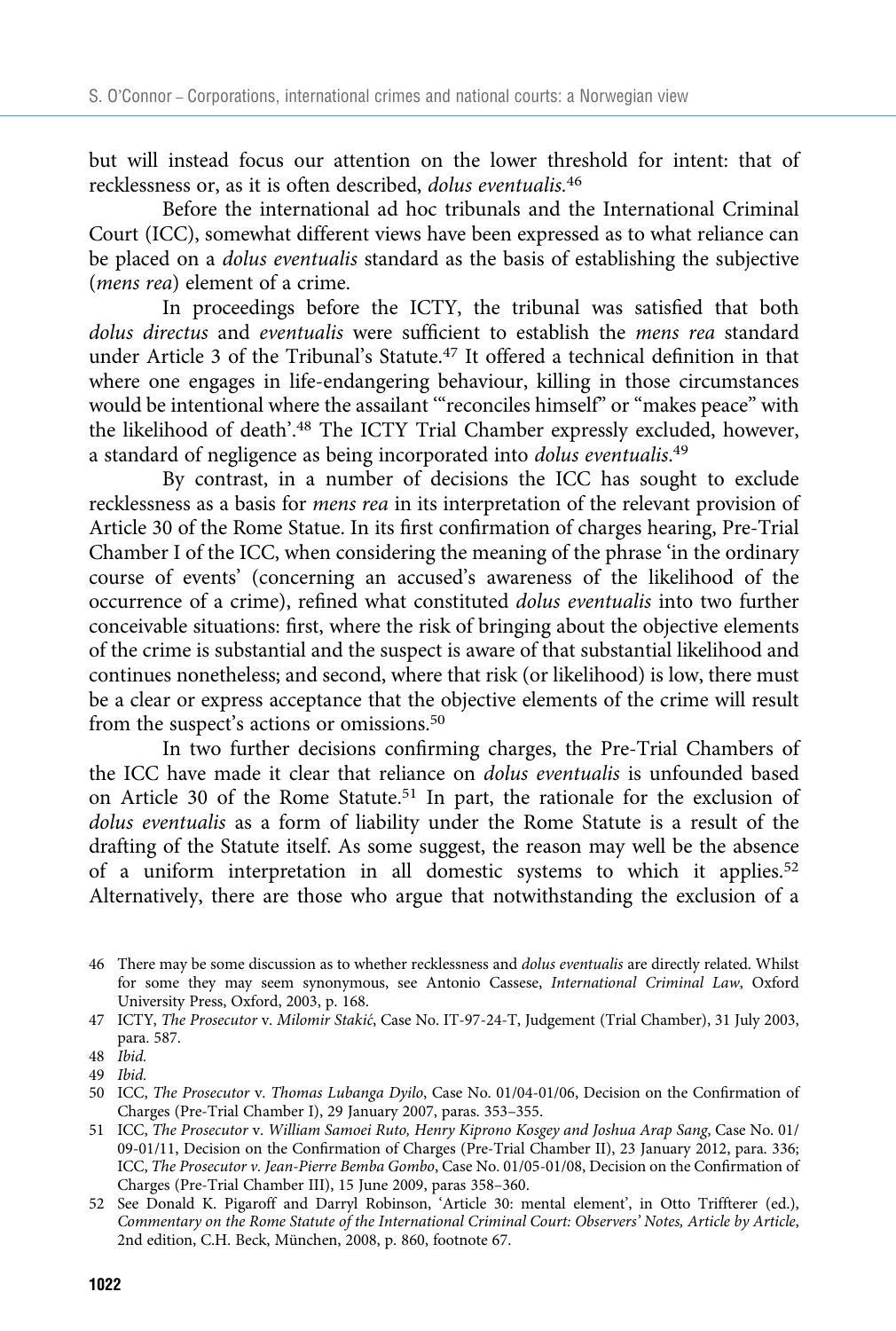

draft article<sup>53</sup> on recklessness during the negotiations of the Rome Statute, such a standard should apply in the context and meaning of the perhaps qualifying remarks that begin Article 30, 'unless otherwise provided.' 54

In the context of the Norwegian Penal Code, it is clear however that, insofar as mens rea is concerned, an acceptable standard from which to infer intent is dolus eventualis, and this can clearly be distinguished by a comparison between the respective subjective elements in Article 30 of the Rome Statute and section 22 of the Norwegian Penal Code. Article 30 of the Rome Statute reads in part:

For the purpose of this article, a person has intent where

- (a) in relation to conduct, that person means to engage in the conduct;
- (b) in relation to a consequence, that person means to cause that consequence or is aware that it will occur in the ordinary course of events.

Section 22 of the Norwegian Penal Code provides:

There is intent where a person

- (a) acts with the intention of committing an act that meets the description of an act in a penal provision,
- (b) acts with the awareness that the act certainly or most probably meets the description of an act in a penal provision, or
- (c) considers it possible that the act meets the description of an act in a penal provision, and decides to commit the act even though the description of the act would certainly or most probably be met.

There is a clear correlation between subsections (a) and (b) in each of the respective provisions. Explicitly including a third tier of intention has the consequence that, insofar as war crimes are concerned, whilst dolus eventualis cannot at present form a basis for mens rea before the ICC, it can for prosecutions under the Norwegian Penal Code.

<sup>53</sup> An additional paragraph to the three that now make up Article 30 was included in draft Article 29. It read: 4. For the purposes of this Statute and unless otherwise provided, where this Statute provides that a crime may be committed recklessly, a person is reckless with respect to a circumstance or a consequence if: (a) The person is aware of a risk that the circumstance exists or that the consequence will occur;  $(b)$  The person is aware that the risk is highly unreasonable to take; and (c) The person is indifferent to the possibility that the circumstance exists or that the consequence will occur. See United Nations Diplomatic Conference of Plenipotentiaries on the Establishment of an International Criminal Court Rome, 15 June–17 July 1998, Official Records, A/CONF.183/13 (Vol. III), pp. 33–34.

<sup>54</sup> Gerhard Werle and Florian Jessberger, 'Unless otherwise provided: Article 30 of the ICC Statute and the mental elements of crimes under international criminal law', in Journal of International Criminal Justice, Vol. 3, 2005, pp. 51–55.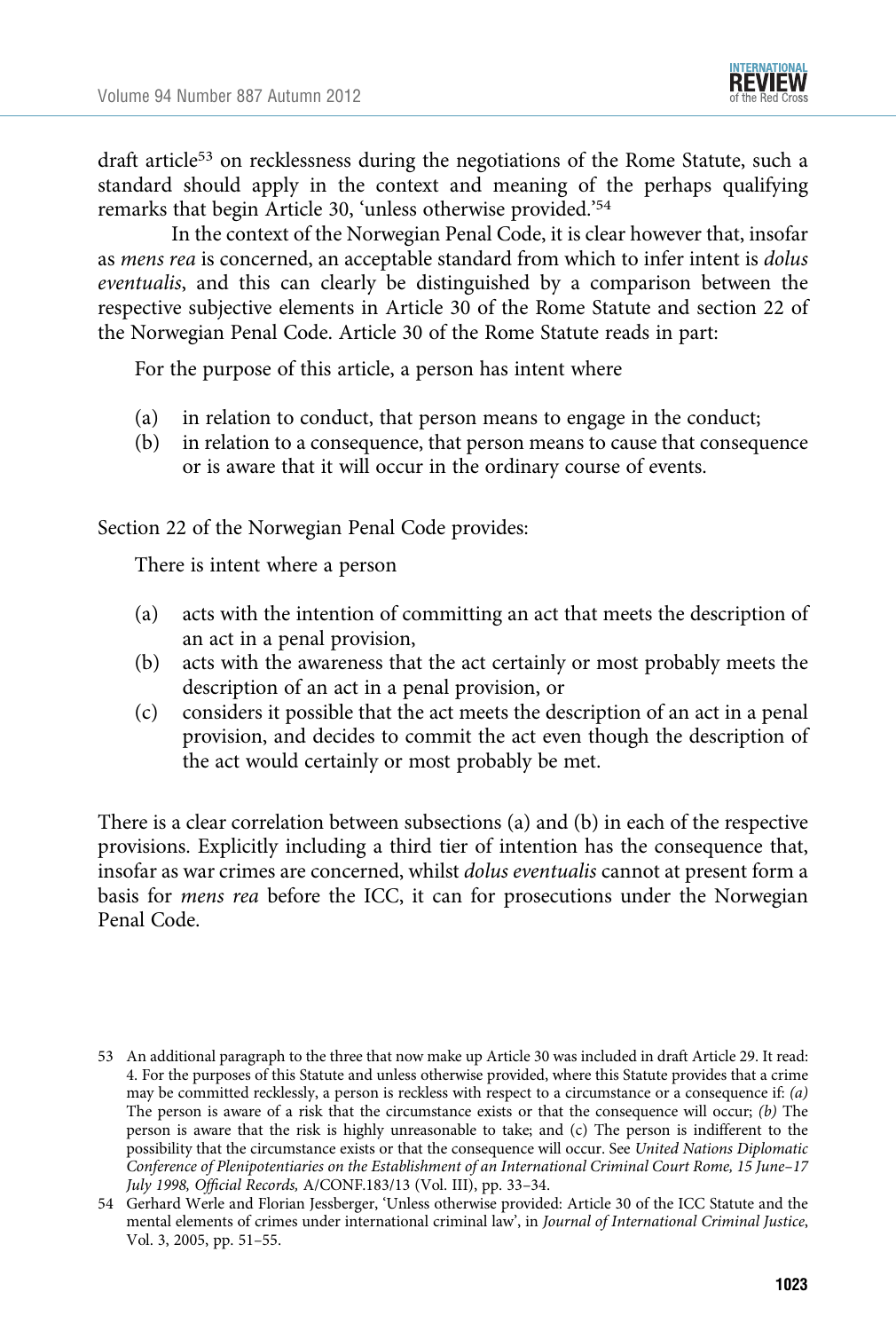## Defences, aggravating and mitigating factors on corporate punishment

Beyond generic provisions that would apply to the conviction and sentencing of principals or accomplices, section 28 the Norwegian Penal Code provides the following with respect to corporate punishment:

In deciding whether to impose a penalty on an enterprise pursuant to section 27 and in assessing the penalty account shall be taken, inter alia of

- (a) the preventative effect of the penalty
- (b) the seriousness of the offence
- (c) whether an enterprise could by guidelines, instruction, training, control or other measures have prevented the offence
- (d) whether the offence has been committed in order to promote the interests of the enterprise
- (e) where the enterprise had or could have obtained any advantage by the offence
- (f) the enterprise's financial capacity
- (g) whether other sanctions have as a consequences of that offence been imposed on the enterprise or on any person who acted on its behalf, including whether a penalty has been imposed on any individual person, and
- (h) whether an agreement with a foreign State stipulates the imposition of corporate penalties.

This section intentionally includes a reference to 'defence', as section 28 might seem on the face of it to address both the amount of any fine and the question of whether a court would 'impose a penalty' in any event. The Penal Code provides for the concept of 'discharge', familiar in many other criminal systems, where an accused is found guilty yet not subject to any sentence, financial, custodial, or otherwise. But, as we saw above, the liability that corporations face under section 27 is to penalties and not to findings of guilt. However, it is worth recalling that this provision leaves the possibility open that a company *may* be liable to a penalty. The question which follows is whether any of the illustrative factors listed would provide the company with a 'defence' to the imposition of a penalty. Whilst many of the provisions (section 28(b), (d), and (e)) read as potentially aggravating factors regarding the level of fine imposed, there is a question as to whether section 28(c) is merely a point for mitigation or perhaps a form of due diligence defence. Whilst in this author's view, this is perhaps not the intention and that it remains a factor to be considered in mitigation, it remains an issue that a court must address.

In terms of sentencing, it will be recalled that section 27 in its second paragraph provides that in principle the penalty awarded would be a fine, but that on the basis of additional provisions in the Penal Code, it can include a discontinuation of a company's activities or the confiscation of proceeds from crime. Evidently these may be cumulative penalties.